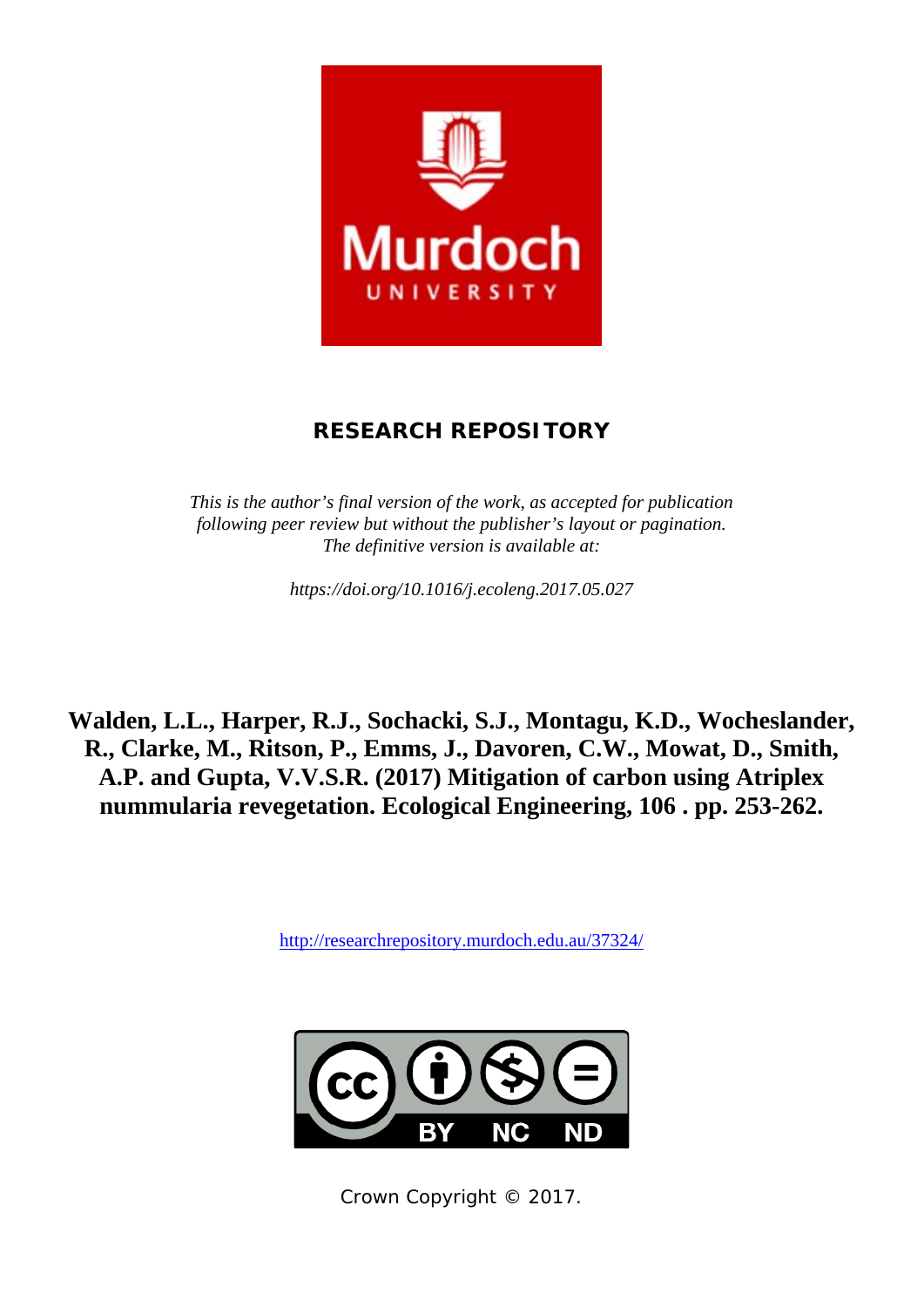# **Mitigation of carbon using** *Atriplex nummularia* **revegetation**

L.L.Walden<sup>a</sup>, R.J.Harper<sup>a</sup>, Sochacki<sup>a</sup>, K.D. Montagu<sup>b,c</sup>, R.Wocheslander<sup>a</sup>, M.Clarke<sup>d</sup>, P.Ritson<sup>e</sup>, J.Emms<sup>f</sup>, C.W.Davoren<sup>g</sup>, D.Mowat<sup>g</sup>, A.P.Smith<sup>g</sup>, V.V.S.RGupta<sup>g</sup>

<sup>a</sup>School of Veterinary and Life Sciences, Murdoch University, 90 South Street, Murdoch, WA 6150 Australia

<sup>b</sup>State Forests of New South Wales, PO Box 100, Beecroft, NSW 2119, Australia

c Colo Consulting, Winmalee NSW, 2777 Australia

d Department of Agriculture and Food Western Australia, 20 Gregory St, Geraldton, WA, 6530 Australia

e FarmWoods Consulting, Perth, WA, 6849 Australia

f SARDI, Hartley Grove, Urrbrae SA, 5064 Australia

g CSIRO Land and Water, Private Mail Bag 2, Glen Osmond, SA, 5064, Australia

# **Abstract**

The use of abandoned or marginally productive land to mitigate greenhouse gas emissions may avoid competition with food and water production. *Atriplex nummularia* Lindl. is a perennial shrub commonly established for livestock forage on saline land, however, its potential for carbon mitigation has not been systematically evaluated. Similarly, although revegetation is an allowable activity to mitigate carbon within Article 3.4 of the United Nations Framework Convention on Climate Change's Kyoto Protocol, there is a paucity of information on rates of carbon mitigation in soils and biomass through this mechanism. For six sites where *A. nummularia* had been established across southern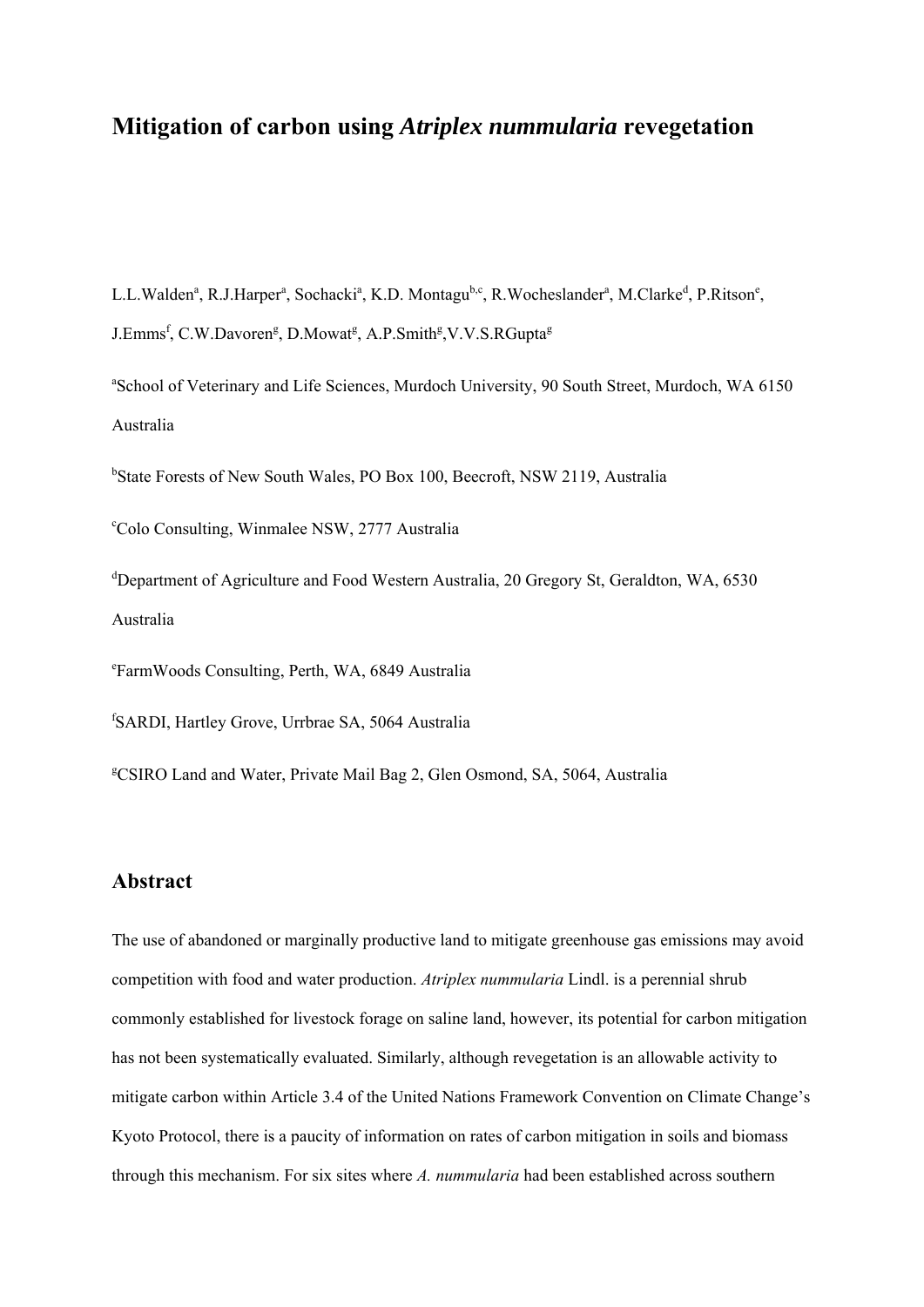Australia four were used to assess changes in soil carbon storage and four were used to develop biomass carbon sequestration estimates. A generalised allometric equation for above and below ground biomass was developed, with a simple crown volume index explaining 81% of the variation in total biomass. There were no significant differences in soil organic carbon storage to 0.3 m or 2 m depth compared to existing agricultural land-use. Between 2.2 and 8.3 Mg C ha<sup>-1</sup> or 0.2– 0.6 Mg C ha<sup>-1</sup> yr<sup>-1</sup> was sequestered in above and below ground biomass and this translates to potential total sequestration of 1.1–3.6 Tg C yr<sup>-1</sup> on saline land across Australia. Carbon income and forage grazing may thus provide a means to finance the stabilization of compromised land.

**Keywords:** Carbon sequestration; Co-benefits; Soil carbon; Desertification; Salinity; Land restoration

# **1. Introduction**

Carbon dioxide  $(CO<sub>2</sub>)$  levels have increased by 40% since pre-industrial times, and as a consequence global surface and ocean surface temperatures show a warming of 0.85 °C over the period of 1880– 2012 (IPCC 2013). The increase in atmospheric  $CO<sub>2</sub>$  has mainly occurred through the combustion of fossil fuels and the conversion of forests to agriculture (Battle et al., 2000; Le Quéré et al., 2013). Across different emission scenarios the mean global surface temperature is projected to increase by between 1.5 °C and 3 °C relative to 1850–1900 by the end of the 21 st century (IPCC 2013).

A diverse range of policies, instruments and technologies are required to create a significant reduction in greenhouse gas (GHG) emissions and thus reduce the rate of temperature increase (IPCC 2014). The land sector both emits GHGs but also plays a central role in their mitigation (Bustamante et al., 2014; Smith et al., 2014). There are three main land sector approaches to mitigation: (1) the production of bioenergy from biomass to offset fossil fuel use (Chum et al., 2011), (2) carbon sequestration which is the transfer of atmospheric carbon dioxide into long-lived carbon pools in soils and plants (Lal 2008) and (3) the reduction in emissions from sources including deforestation, enteric fermentation in domestic animals and nitrogen fertilizers (Smith et al., 2014). Most research on landbased carbon mitigation has explored bio-sequestration via reforestation/afforestation, or storage in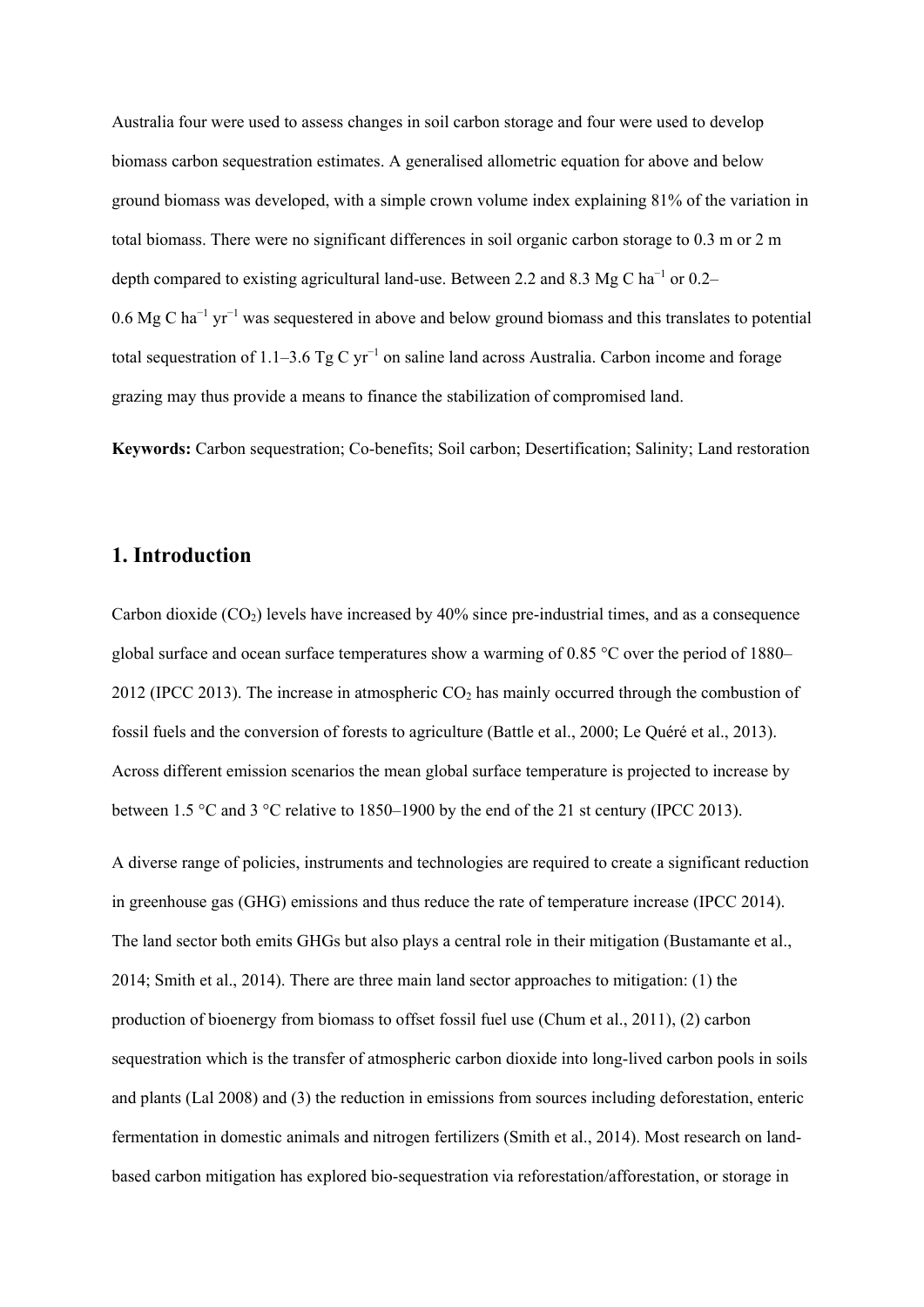soils (Smith et al., 2014). Revegetation, which is the establishment of vegetation that does not meet the definition of a forest, is an allowable activity under Article 3.4 of the Kyoto Protocol (UNFCCC 1997), but is characterized by a lack of literature that quantifies its potential contribution to climate change mitigation (Smith et al., 2014).

Carbon sequestration is often viewed as a win–win situation, providing environmental co-benefits while also mitigating atmospheric  $CO<sub>2</sub>$  (Harper et al., 2007; Bustamante et al., 2014). However, concerns have been raised with respect to reforestation and competition for land (Haberl et al., 2014), water (Jackson et al., 2005), reduced biodiversity (Lindenmayer et al., 2012) and the displacement of other land uses (Mitchell et al., 2012). This increases pressure on food security, and may be most pronounced in developing countries where food shortages are more prevalent (Foley et al., 2005; Smith et al., 2014).

Utilising abandoned or degraded land for carbon mitigation provides an opportunity to utilise land that has marginal potential for other uses (Silver et al., 2000; Sochacki et al., 2012; Wicke et al., 2011). Campbell et al. (2008) estimated that 385–472 million hectares of land is abandoned globally and suggested that potential mitigation on abandoned land is greatest in Australia, Brazil, and the United States. Prolonged inappropriate agricultural practices are a common cause of land degradation (Powlson et al., 2011) and Australia has large areas of land that are abandoned because of improper farming practices, such as over clearing and overgrazing (Pannell and Ewing 2006). For example, large expanses of land have become saline, reducing the productivity of the affected land (Lefroy and Stirzaker 1999). It is estimated that 5.7 Mha of land across Australia has salinized or is at risk of becoming saline, with this increasing to 17 Mha by 2050 (National Land and Water Resources Audit, 2001).

A form of rehabilitation of saline land is the establishment of halophytic saltbush species (e.g*. Atriplex* spp.) (Smith 2008). These species are typically planted in areas of marginal value for cropping or grazing, because of their resistance to drought and tolerance of poor soil conditions (de Araújo et al., 2006; Slavich et al., 1999). *Atriplex nummularia* Lindl. is commonly used as forage for grazing ruminants during times of feed shortages, as peak foliage production occurs in summer when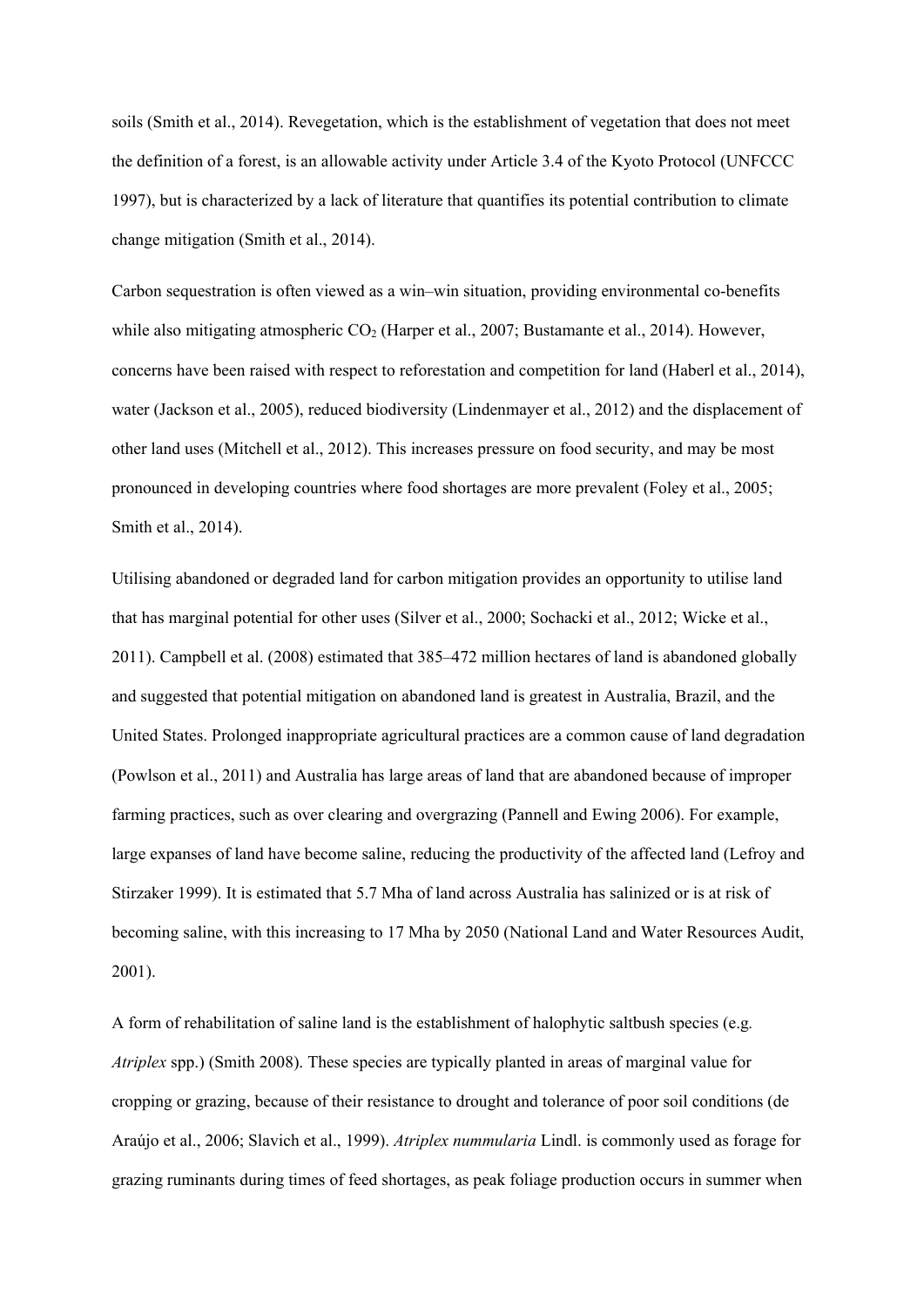other feeds may be limited (Ben Salem et al., 2010). It follows that the majority of research involving this species has focussed on its use as livestock forage (Ben Salem et al., 2010; Glenn et al., 1998; Norman et al., 2004; Slavich et al., 1999).

The potential of *A. nummularia* established on abandoned and marginal agricultural land for carbon sequestration has not been formally published, despite the large amount of land potentially available for mitigation activities. The use of salt-land has however been considered for bioenergy production (Glenn et al., 1993; Sochacki et al., 2012; Wicke et al., 2011). Such a form of mitigation may be complementary to other forms of dryland carbon mitigation. Although mallee eucalypts are widely planted in Australian dryland carbon mitigation projects (Paul et al., 2015; Harper et al., 2017) these are not adapted to very saline soils.

Several assessments of the carbon mitigation potential of saltbush have remained in the grey literature (Issango et al., 2006; Montagu et al., 2003) or not been published at all. In this study, data from several of these studies and other unpublished data will be utilized, along with new field measurements. This study thus aims to explore the prospect of *A. nummularia* being used to sequester carbon on saline and poorly productive farmland in Australia by a) developing a more efficient method of estimating carbon in *A. nummularia* stands and in particular determining what explanatory variables contribute the most information to allometric relationships, b) producing an estimate of *A. nummularia* carbon sequestration potential at various sites across southern Australia, c) examining how carbon sequestered by *A. nummularia* is partitioned between soil organic carbon, and above and below ground biomass and d) examining factors such as planting density that affect the rates of sequestration by this species. This will allow policy makers, landholders and investors to determine whether carbon sequestration using this species is a viable carbon mitigation strategy, particularly in relation to other carbon mitigation approaches such as reforestation.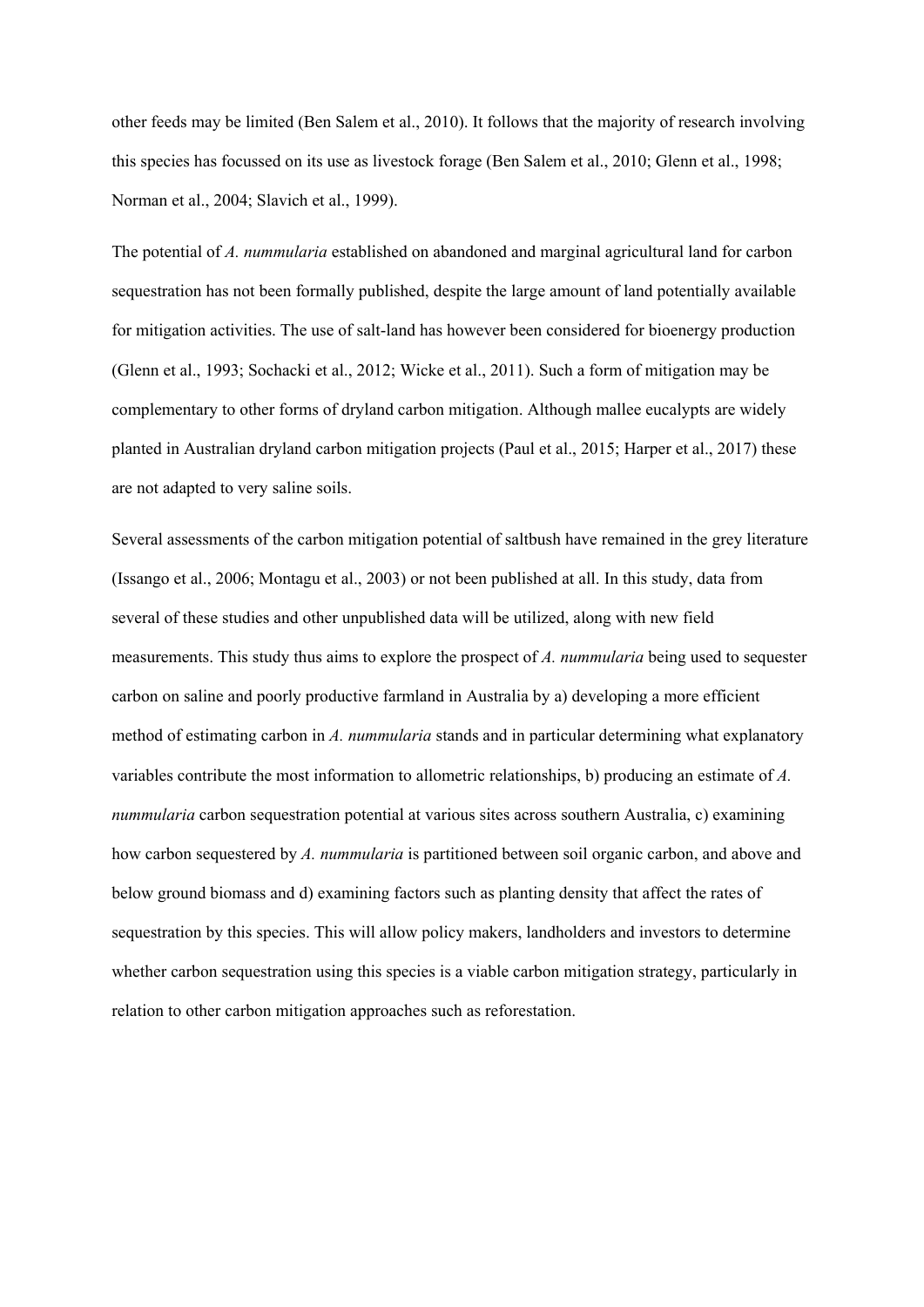# **2. Methods**

### **2.1. Sampling sites**

Data were collected from six sites where *A. nummularia* had been established on farmland across southern Australia (Table 1, Fig. 1). These sites were considered representative of land that is marginal or degraded for typical agriculture in these areas. Across the six sites planting density varied from 500 to 2000 plants ha<sup>-1</sup> and stand age ranged from 4 to 13 years at the time of sampling (Table 1).

The six sites all fell within the Australian temperate climate zone, using the Köppen classification system, with wet and mild winters, hot dry summers (BOM 2017) and mean annual rainfall ranging from 248 to 404 mm yr<sup>-1</sup> (Table 1). The sites were grazed by sheep during late summer with edible dry matter (<2 mm stem size) removed. Plots were left to regrow and were measured in the following period, prior to grazing.

The sites were classified as saline or not saline based on soil measurements (Table 1). For Pithara, Three Springs and Wickepin a Geonics EM38 conductivity meter was used and for Monarto and Waikerie, salinity was measured on soil samples, and converted to EM38 equivalent values using the approach of McKenzie et al. (1989). No soil salinity data were available for Deniliquin.

# **2.2. Biomass sampling**

The carbon mitigation potential of a planting is often calculated using allometric equations. These equations relate explanatory values such as height, crown width, or a crown volume index (CVI) to the above, below, or total biomass of a given individual plant. The use of these equations allows carbon mitigation to be calculated without the need for destructive sampling.

At each site saltbush plants were destructively sampled as described by Snowdon et al. (2002). Plants were randomly selected across the dynamic range of plant sizes to ensure data were representative. Potential predictor variables of shrub height, crown height, length and width were measured and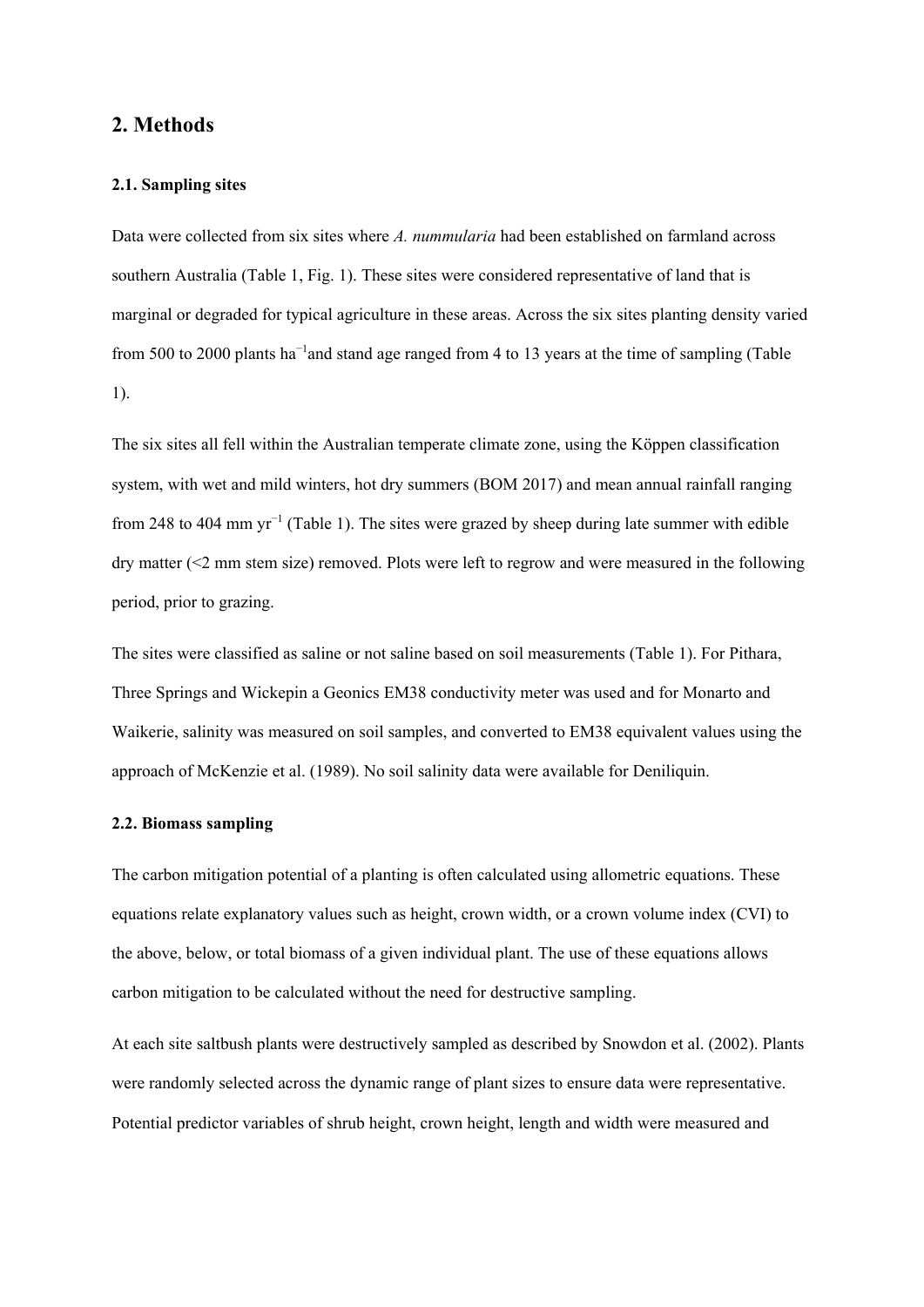applied in the development of allometric relationships. The number of plants sampled at each site is given in Table 1.

### **2.3. Above ground biomass**

At Deniliquin, Monarto, Waikerie and Wickepin the above ground biomass (AGB) was separated into components of stems and leaves (Fig. 2). Given that *A. nummularia* is mostly used as a forage shrub the biomass of foliage was not used in carbon calculations. The total fresh weight of each component was recorded and subsamples (0.5–0.7 kg) of each component were collected, dried at 70 °C to constant dry weight and total dry weight determined. At Pithara and Three Springs the above ground biomass was not separated into different components but weighed whole and then sub-sampled to estimate oven dry weight using the procedures above.

### **2.4. Below ground biomass**

At Wickepin, Monarto and Waikerie below ground biomass samples were taken by excavating soil by machine to 0.5 m and placing this on a sieving table overlaid with 50 mm square mesh as described by Ritson and Sochacki (2003) (Table 1). Samples were taken at the mid-point between adjacent shrub rows and the mid-point between shrubs within rows. All roots were collected to a minimum diameter limit of approximately 2 mm. Individual tap roots were excavated to a depth of 1 m. The roots were washed to remove any adhering soil and then dried, as described above, to determine the dry weight. Below ground biomass (BGB) was not measured at Pithara and Three Springs.

At Deniliquin, roots were sampled using a two stage method as described by Zerihun and Montagu (2004). The first stage involved soil coring for fine roots (<5 mm diameter) using a coring apparatus (Sochacki et al., 2007) with an internal diameter of 115 mm. Soil cores were collected to a depth of 1 m at increments of 0–0.1 m, 0.1–0.2 m, 0.2–0.3 m, 0.3–0.5 m and 0.5–1.0 m. Core samples were wet sieved to extract root material and dried at 70 °C. The second stage involved the excavation of sample plots as described above, to recover all roots  $\geq$ 5 mm in diameter for all the sampled shrubs.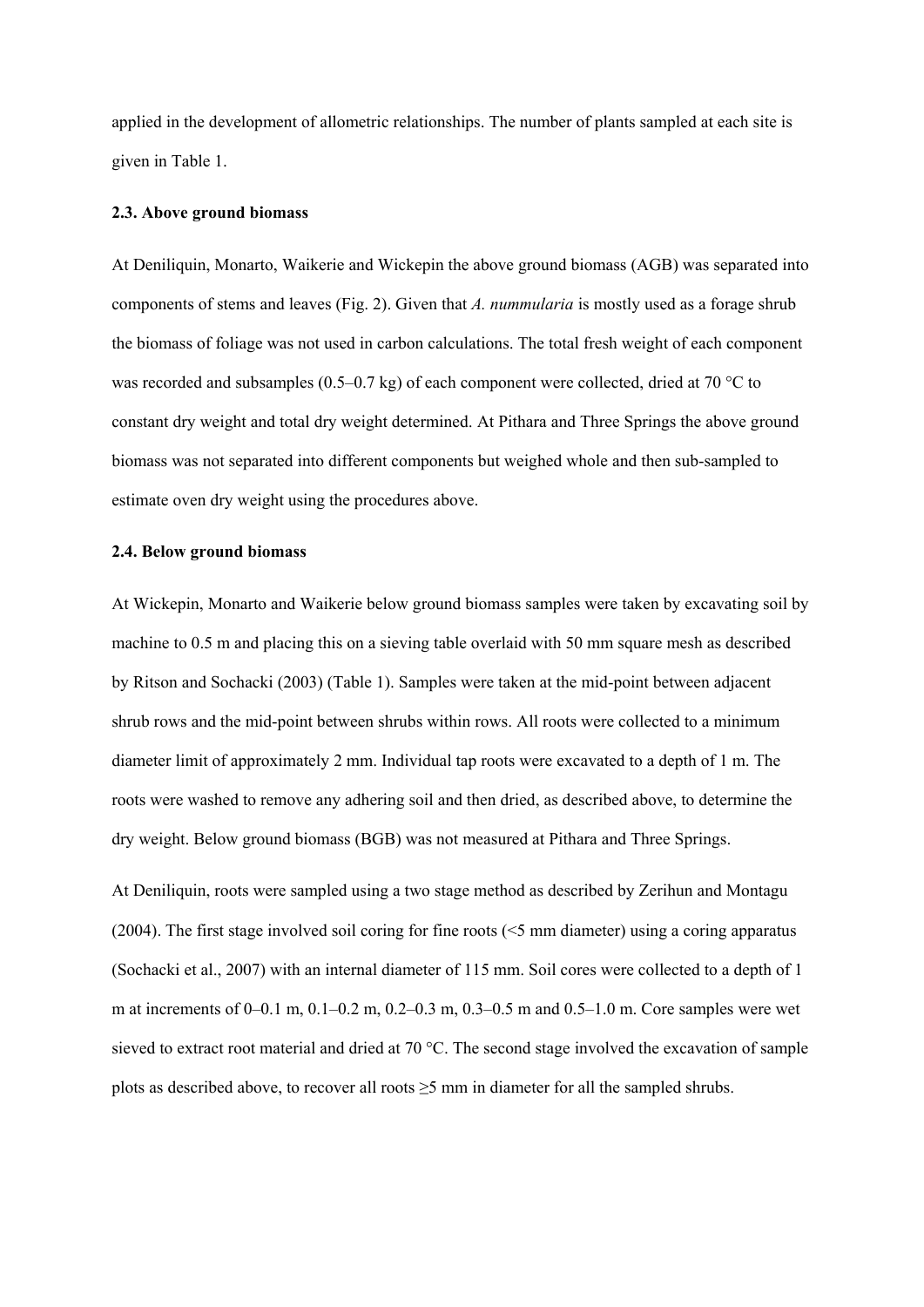### **2.5. Soil organic carbon**

To assess changes in soil organic carbon (SOC) stocks at Wickepin, Deniliquin, Waikerie and Monarto soil samples were collected within treatment plots using the sampling methods described below.

### *2.5.1. Wickepin*

At Wickepin treatments consisted of replicated plots of two plant densities (500 and 2000 plants  $ha^{-1}$ ) as described by Sochacki et al. (2012). It was assumed that any changes in SOC would most likely be evident under high density treatments (2000 plants ha<sup>-1</sup>), thus only this treatment and the control were sampled. A coring apparatus (Sochacki et al., 2007) with an internal diameter of 115 mm was used to collect soil samples. Four control and six high density treatment plots were sampled. Four core samples were taken within each plot, one to a depth of 2 m, and three to a depth of 0.3 m. All cores were taken at a midpoint between the planting lines or approximately 1 m from the base of the saltbush shrub. The treatment plots were  $40 \times 40$  m in size and cores were taken approximately 5 m inside the plot boundary to avoid edge effects. Depth intervals of coring were 0.1, 0.1–0.2 0.2–0.3, 0.3–0.6, 0.6–0.9, 0.9–1.2, 1.2–1.5, 1.5–1.8 and 1.8–2.0 m.

### *2.5.2. Deniliquin*

For each plot at Deniliquin soil carbon concentration was measured on six bulked soil samples taken to a depth of 1 m. Four of these samples originated from bulking a subsample from the fine root sample cores. An additional two subsamples were taken from the soil bulk density samples. Samples were taken from the saltbush plots and control treatments were sampled from the adjacent pasture.

# *2.5.3. Waikerie and Monarto*

Soil samples were taken in depth increments of 0.05, 0.05–0.1, 0.1–0.3, 0.3–0.6, 0.6–1.0, 1.0–1.5 and 1.5–2.0 m adjacent to saltbush plants using a 4.5 cm diameter soil corer. A total of 6 samples were collected for each plant at distances of 0.2, 1 and 2 m from the base of the plant and there were three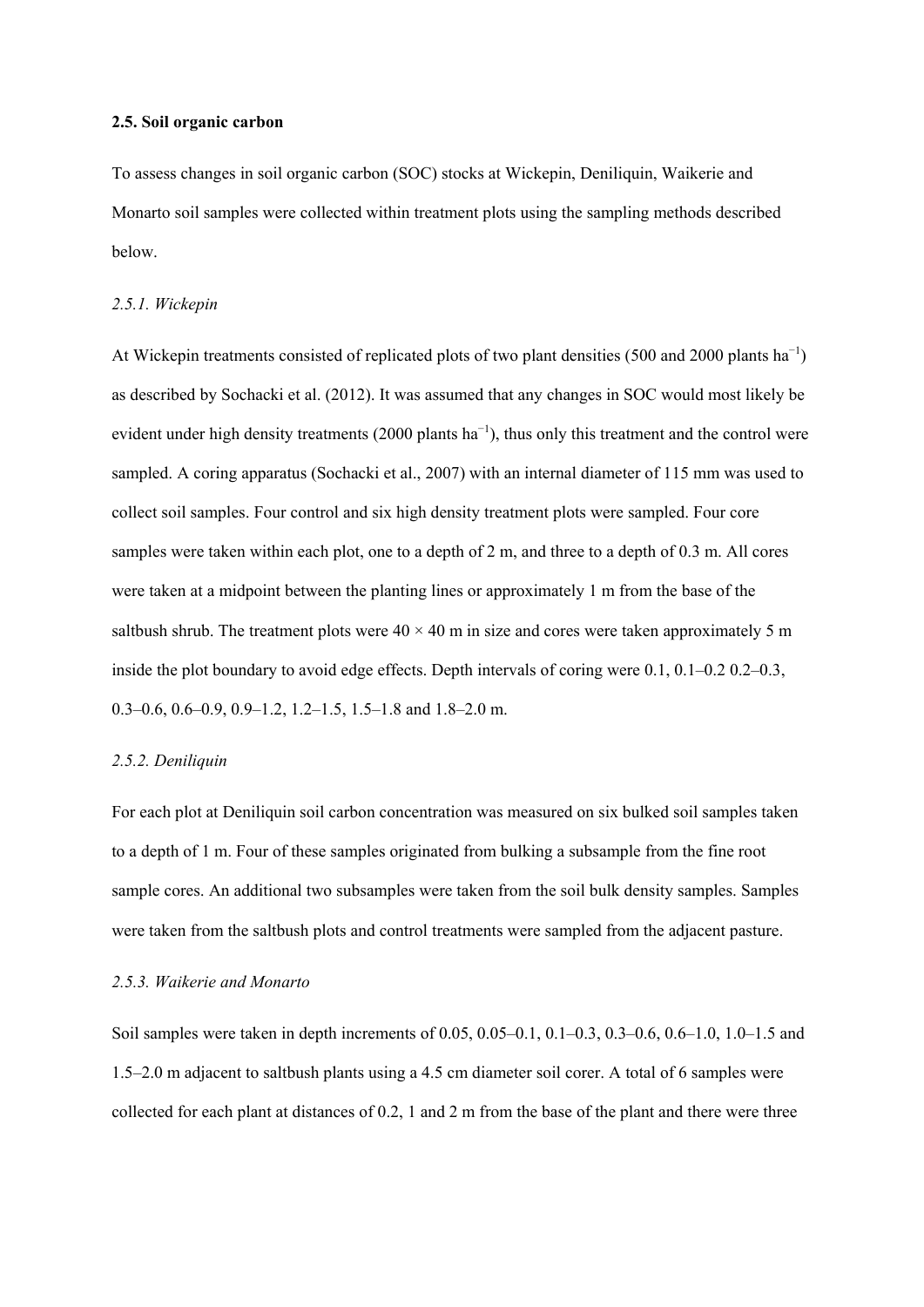replicates. Control samples were taken from pasture treatments at Monarto and from cropping treatments at Waikerie these being adjacent to the saltbush plots.

### **2.6. Soil analysis**

Soil samples were air-dried in a glasshouse prior to C analysis. Bulk density (BD) was determined for each depth interval by drying a subsample to 105 °C and correcting for moisture content to determine BD based on the mass-volume relationship.

Soil samples were sieved through a 2 mm sieve and the  $>$ 2 mm fraction collected and weighed. The total SOC of the <2 mm fraction was determined by the Leco combustion method, LECO CNS 2000 analyser, method 6B3 (Rayment and Higginson 1992). Soils were also tested for the presence of calcium carbonate (McKenzie et al., 2000). Total SOC mass was calculated from the bulk density and carbon concentration, to express the total carbon content of the soil after taking into account the presence of any coarse  $(22 \text{ mm})$  fractions using an equivalent soil mass (ESM) within a specified soil depth as described by Wendt and Hauser (2013).

#### **2.7. Carbon analysis of** *A. nummularia*

Carbon content of *A. nummularia* was determined from 8 plants at Wickepin, 9 plants from Waikerie, and 14 plants at Deniliquin. Sample shrubs were selected randomly from within the sample plots, separated into leaves and stems then dried at 70 °C to constant weight. The analysis for carbon content was undertaken at a commercial laboratory, using the Leco combustion method (Rayment and Higginson 1992). The carbon content of roots at Waikerie was also determined using the same analytical procedure.

# **2.8. Carbon isotopic analysis**

For soil from Deniliquin the stable carbon isotopic  $\delta^{13}$ C was determined on the fine root samples from 0 to 10 cm depth using a Europa Scientific automated nitrogen carbon analysis mass spectrometer as detailed in Krull and Bray (2005). This was conducted to determine the contribution of saltbush plants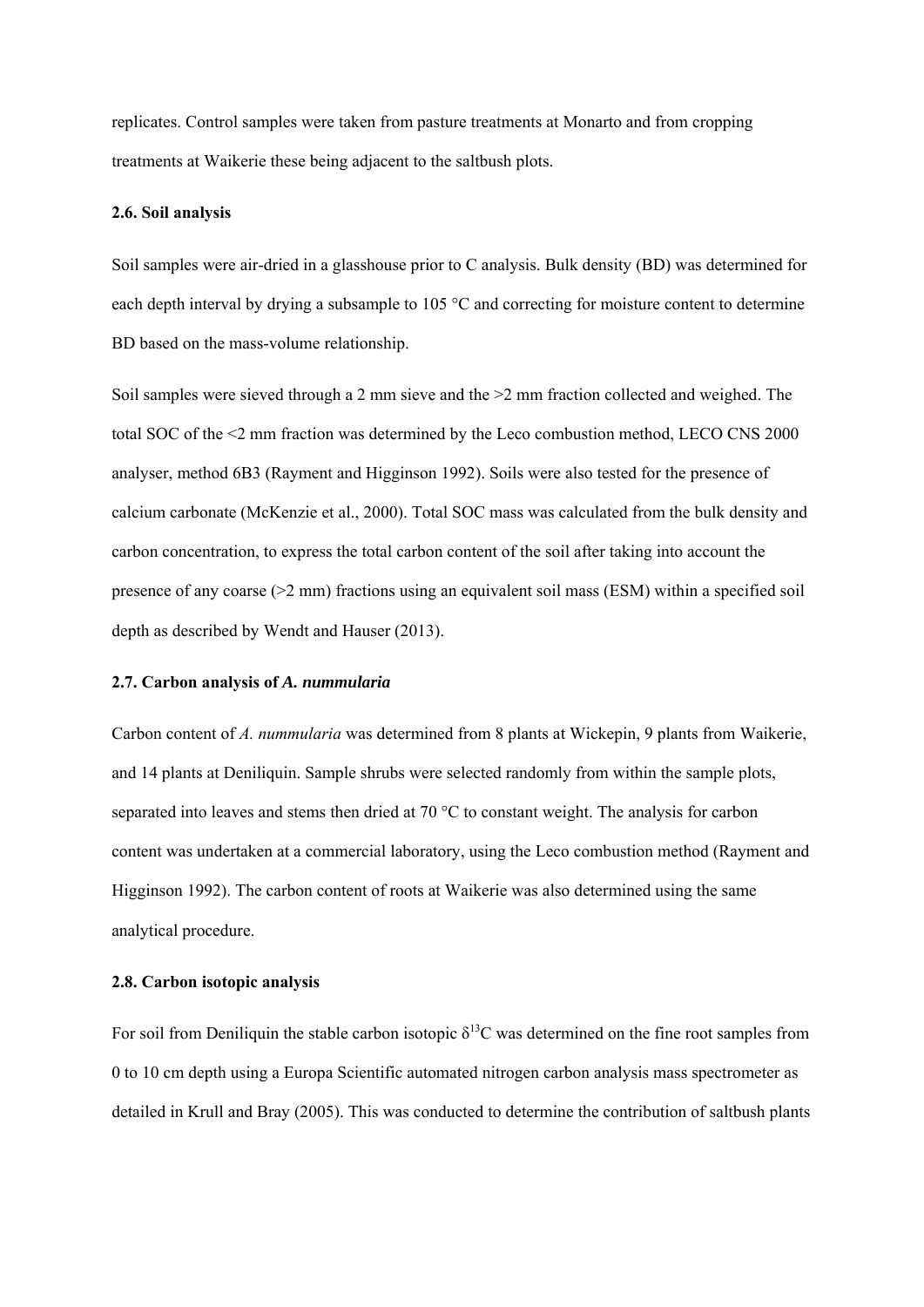to SOC pools. The relative proportions of fine roots of C4 plants (*A. nummularia*) and C3 plants (temperate pasture grasses) were estimated from the following equation (Ludlow et al., 1976):

$$
\%C4 = ((\delta_s - \delta_{C3})/(\delta_{C4} - \delta_{C3})) \times 100 \tag{1}
$$

Where  $\delta_s$ ,  $\delta_{C3}$ , and  $\delta_{C4}$  are the  $\delta^{13}$ C values of, the fine root sample, average of the C3 grass, and average of the C4 *A. nummularia.*

The  $\delta^{13}$ C of soil samples from the 0–10 cm increment was analysed as detailed above. The relative proportions of derived soil organic carbon from of C4 plants (*A. nummularia*) and C3 plants (temperate pasture grasses) were estimated using Eq. (1), with  $\delta_s$  being the  $\delta^{13}C$  of the soil sample from either the saltbush or pasture plots.

# **2.9. Allometric equations**

Allometric equations were developed using the biomass data from Wickepin, Monarto, Waikerie and Deniliquin (Fig. 3). Four models (linear with y-intercept, linear with y-intercept as 0, logarithmic and exponential) were fitted according to apparent trends within the data. Models were tested using the extra sum of square F-test to select the model with the best fit to the data. A fit index, standard error of estimate and coefficient of variation were also used to determine the model with the best fit to the data (Table 2). Normality assumptions were tested on all models. To test whether an all-inclusive (combined) model was possible, a dummy variable was used to test whether the difference in sitespecific slopes was significant. If the slopes were not significantly different the sites were pooled to derive a combined model. Likewise, if no significant difference was found between saline and nonsaline sites these two categories were combined. Models were fitted and tested using the software package R-Studio (R Core Team, 2014).

### **2.10. Estimation of carbon sequestration**

The allometric relationships (Table 2) were applied to predict the amount of carbon sequestered per plant in the stems and roots and takes into account that leaves are grazed on an annual basis and thus don't represent a permanent component of the carbon pools. Carbon sequestered was calculated by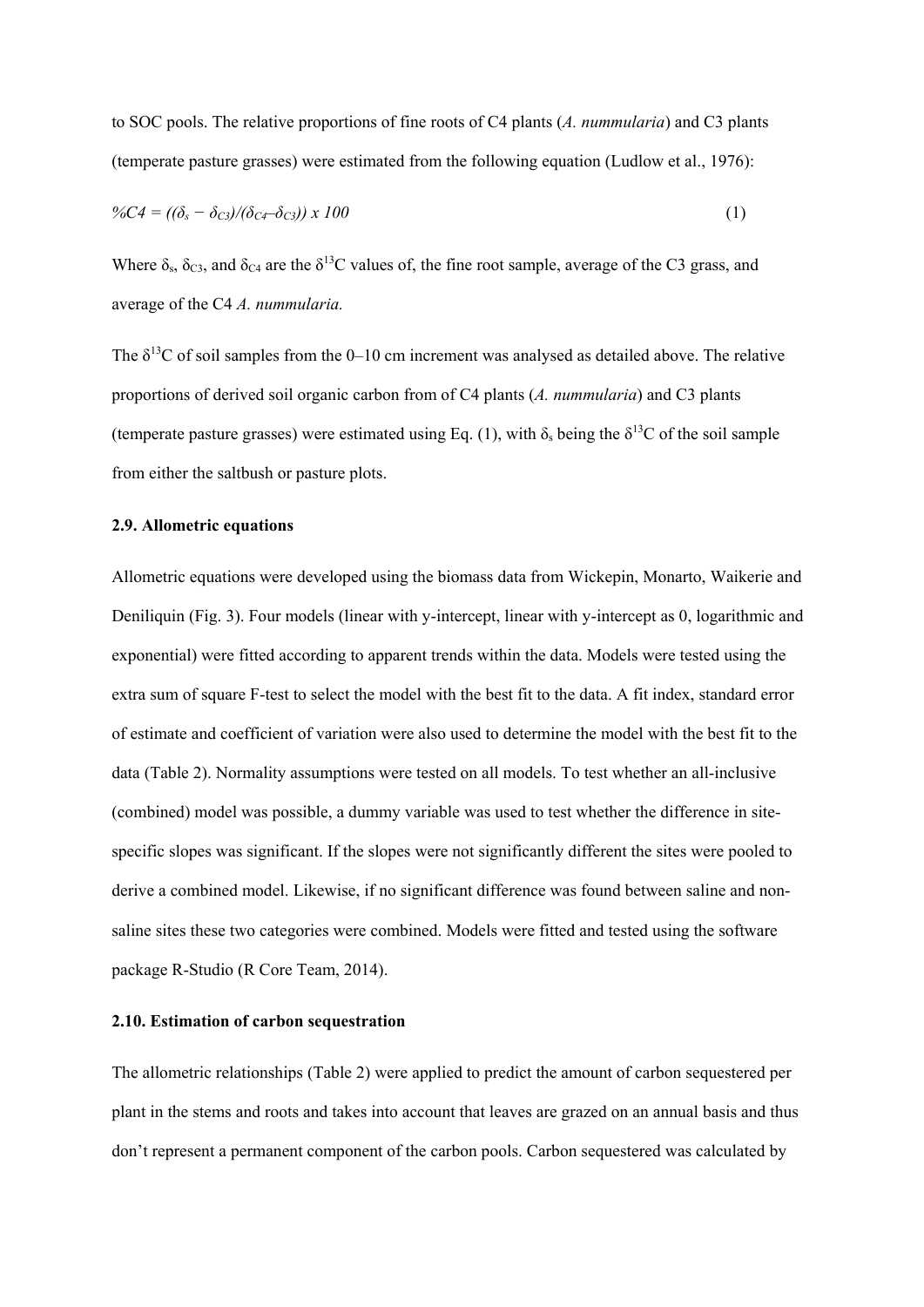applying the allometric equations to stand data collected from permanent measurement plots to estimate the carbon storage in biomass at the different sites. Variation in stand density and age was considered when calculating sequestration per unit area over time.

Parameters to be applied as biomass predictor variables for *A. nummularia* were measured at all sites, these included shrub height, width and length. At Wickepin permanent measurement plots (0.04 ha) within larger treatment plots were assessed. Similarly, at Three Springs and Deniliquin 0.02 ha measurement plots were established while the Pithara site had 0.03 ha measurement plots. Given that the plots were of a known area and planting density, the data collected from these sites was then used to calculate carbon sequestration for each site.

The allometric equations were applied to the measured saltbush plants to estimate their total biomass. This was converted to carbon using the determined carbon content of components (Table 3) and carbon yield (Mg ha<sup>-1</sup>) was then calculated based on the planting density.

$$
C = Db \times Pc \tag{2}
$$

where:

*C = Carbon, Db = dry biomass, Pc = carbon percentage of component*.

### **2.11. Statistical analysis**

Root to shoot ratios were analysed using one-way analysis of variance, with Tukey's honest significant difference post-hoc to determine site differences. This test was also used to compare the difference in carbon content (%) of the biomass components between the three sites. Normality assumptions were reviewed using Levene's test of equal variance and an examination of QQ plots. If data did not fulfil the normality assumptions, Welch&s (1990) correction was used, as this test does not assume equal variance.

To test the differences in carbon sequestered across the different sites the Welch analysis of variance test, and Games-Howell post hoc test were used if the data did not satisfy homogeneity of variance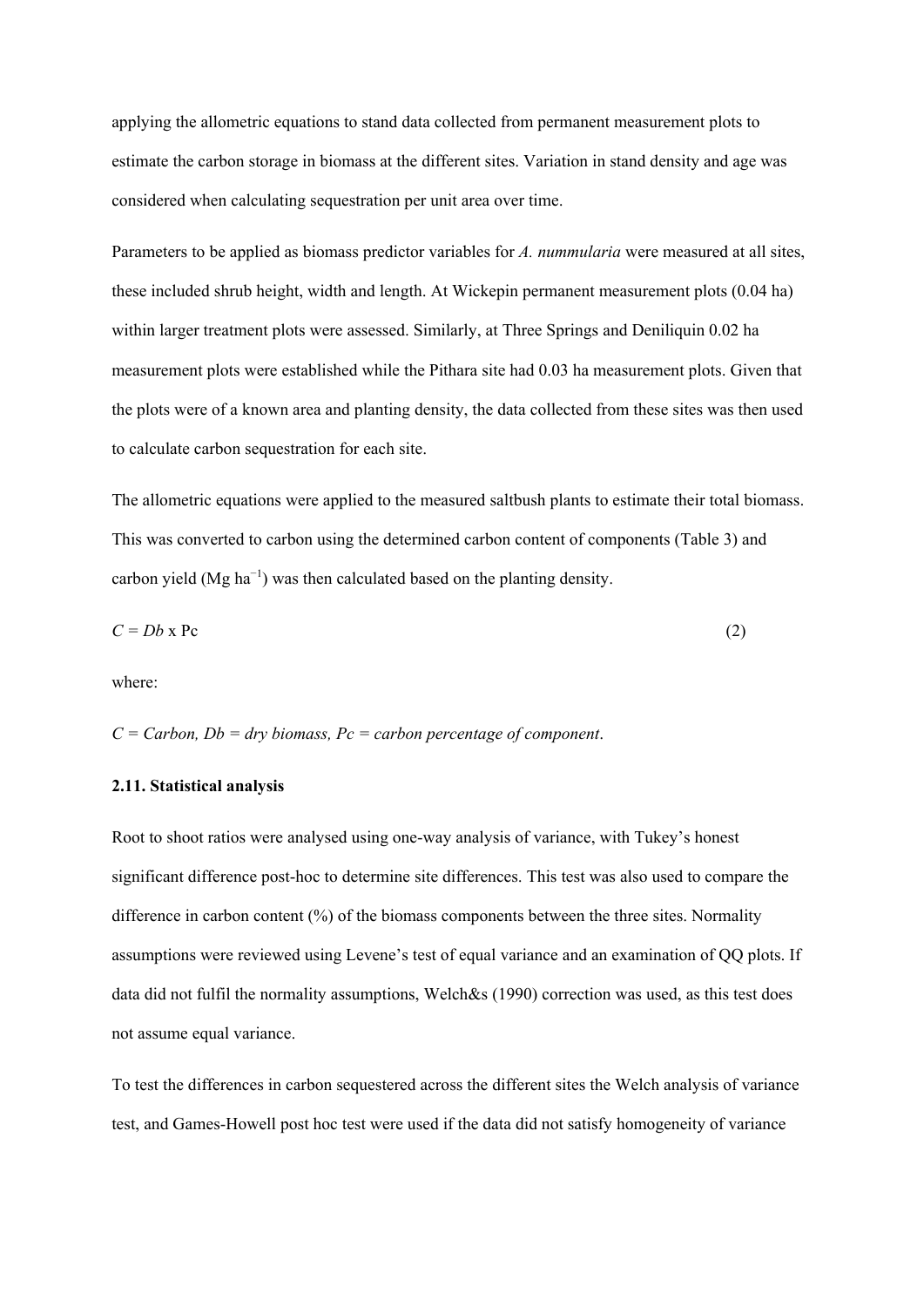assumptions (Levene's test <0.05). This method was also used to test the effect of stand age and density in the long-term data from Wickepin.

# **Results**

### **3.1. Saltbush partitioning**

There was some variation in the proportion each plant component contributed towards total plant biomass at each site (Fig. 2a). Saltbush at Monarto had the highest percentage of roots (40.1%) compared to Wickepin (25.6%), Waikerie (24.3%), and Deniliquin (15.3%). The stems made up the largest proportion of the total biomass of shrubs sampled at all the sites  $(51.8 - 71.7%)$ , while the leaves made up the least  $(8.1 - 14.1\%)$  with Wickepin having the highest percentage  $(14.1\%)$  of leaves (Fig. 2a).

### **3.2. Root to shoot ratios**

The average root to shoot ratio at Monarto  $(0.70 \pm 0.10)$  was significantly higher than that of Wickepin (0.39  $\pm$  0.06) and Waikerie (0.37  $\pm$  0.11) (Fig. 2b, P < 0.05). The Deniliquin plants had the smallest mean root to shoot ratio (0.18  $\pm$  0.02), and this was significantly less than the average root to shoot ratios at Wickepin ( $P < 0.05$ ) and Monarto ( $P < 0.05$ ). The mean root to shoot ratio across all sites was  $0.37 \pm 0.04$  (Fig. 2b).

### **3.3. Biomass allometric equations**

Allometric equations were developed for the combined above and below ground biomass referred to here as total biomass (TB), above ground biomass (AGB) and below ground biomass (BGB) using an array of field measurements. No significant difference was found between the slopes of these regressions for saline and non-saline sites, and therefore these data were combined. Shrub height, width, length, and height to crown base were measured to develop a crown volume index (CVI) (Sochacki et al., 2012). Five different shapes (hemisphere, cylinder, cone, cube, pyramidal) were tested against field biomass data to determine the best shape to calculate crown volume.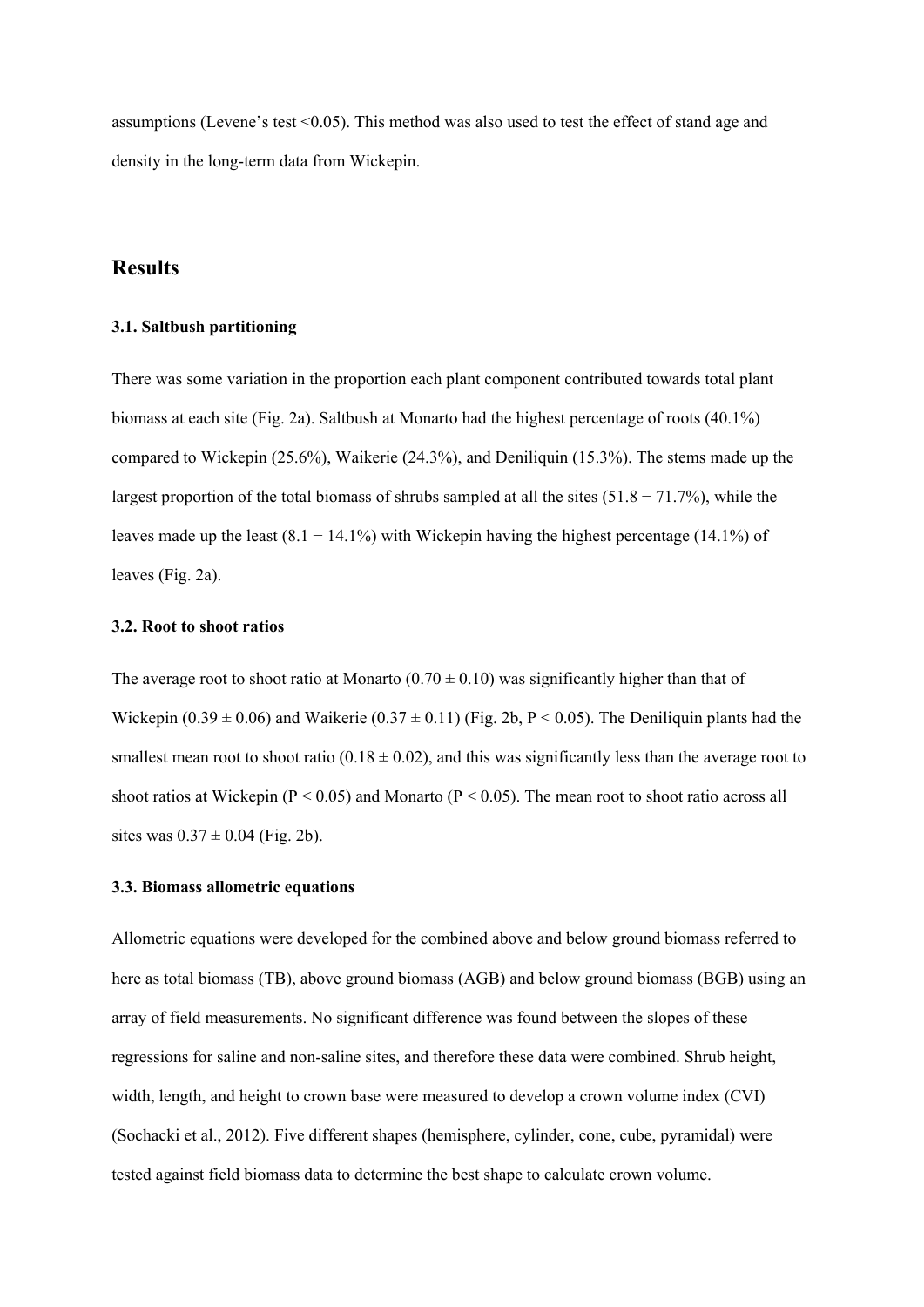CVI provided the strongest relationship with TB, with 81% of the variation in TB explained by variation in CVI (Fig. 3c, Table 2). Height provided the weakest relationship of the three estimators  $(R^2 = 0.15$ , Fig. 3a). Crown diameter was only slightly less predictive than CVI ( $R^2 = 0.68$ , Fig. 3b). As the CVI of a plant increases so do the relative variance in TB estimates.

#### **3.4. Carbon content of** *A. nummularia*

For the three sites the carbon content of the plant components was similar, although the carbon content of the stems at Wickepin (49.2%) was significantly higher than Waikerie (47.3%,  $P < 0.001$ ). The leaf component had the lowest carbon content (Table 3) at all three sites, however the values of 36.5 and 38.8% at Waikerie and Wickepin were not significantly different ( $P > 0.05$ ). The mean carbon content of the stems was significantly higher than the carbon content of the leaves  $(37.6 \pm 0.64\% \text{ P} \le 0.001)$ , and significantly higher carbon than the roots  $(45.7 \pm 0.17\% \text{ P} \le 0.001)$ .

### **3.5. Soil carbon storage**

There were no significant differences in soil carbon storage between saltbush and control treatments at Wickepin, Deniliquin Waikerie or Monarto (Table 4). There was also no significant difference found at any of the depth intervals sampled. Carbon isotope analysis at Deniliquin indicated that the relative proportions of soil carbon (0–0.1 m) of C4 origin were 4.5% and 0% respectively in saltbush and pasture plots.

#### **3.6. Carbon sequestration**

Using Eq. (2) and converting the estimates of biomass yield on an area basis, the amount of carbon sequestered at the four saline sites ranged from 2.2–8.3 Mg C ha<sup>-1</sup>, or 0.2–0.6 Mg C ha<sup>-1</sup> yr<sup>-1</sup>(Table 5).

At Wickepin, the effects of planting age and density on the rates of carbon sequestration were measured from 4 to 13 years after establishment. The cumulative amount of carbon sequestered across all densities increased from 3.0± 0.53 Mg C ha<sup>-1</sup> when the planting was two years old, to 8.3 $\pm$  0. 73Mg C ha<sup>-1</sup> at 13 years of age (Fig. 4), with an apparent acceleration after eight years. Up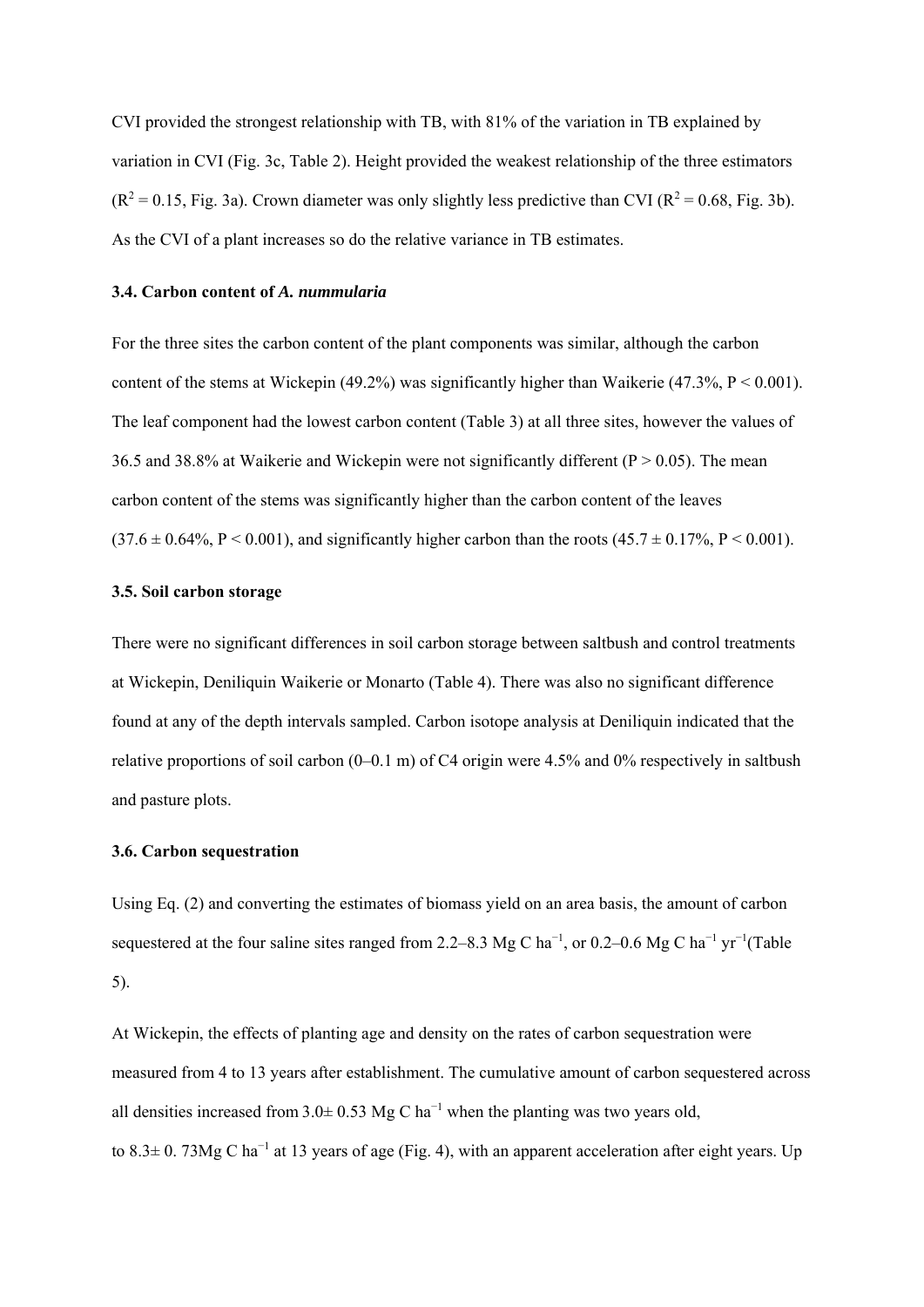to eight years the higher density planting sequestered more carbon, but there was no difference in the cumulative sequestration in the subsequent period (Fig. 4).

# **4. Discussion**

#### **4.1. Allometric relationships**

An allometric equation was derived for the estimation of total (above and below ground) biomass across a range of differing sites southern Australia. There was no difference between saline and nonsaline sites (Fig. 3c). Interestingly, crown diameter was only slightly less predictive ( $\mathbb{R}^2 = 0.68$ ) than CVI ( $\mathbb{R}^2 = 0.81$ ) (Figs. 3b, c). The use of this predictor to remotely sense rates of carbon sequestration via aerial based techniques has been assessed by Liu et al. (2017). The combined TB allometric can be used for the development of broad scale carbon estimates from field data and also provides a means of quickly estimating stand biomass.

### **4.2. Carbon composition of** *A. nummularia*

The partitioning and carbon content of *A. nummularia* has not been previously reported in the formal literature. The leaf components comprise a small proportion of the total biomass of the plant (8– 14%, Fig. 2a), and also have the smallest carbon contents (36.5% & 38.8%, Table 3). These carbon values were consistent across both saline (Deniliquin, Wickepin) and non-saline (Waikerie) environments and may thus represent a biological trait of *A. nummularia*. The partitioning of the plant components between leaves, stems and roots did not vary markedly between sites, except for the plants sampled at Deniliquin. The majority of the biomass at this site was found in the stems  $(51.8 -$ 71.7%) and roots (15.3 − 40.1%) across all the sites, with the root: shoot ratio at most sites greater than the IPCC default value of 0.2, ranging from 0.37 to 0.70 for Waikerie, Wickepin and Monarto. Only Deniliquin had a value similar to the default value. The combined root to shoot ratio (0.37) across all sites was higher than previously reported for *A. nummularia* by Jones and Hodgkinson (1970), who reported ratios of 0.18 and 0.20 for saltbush occurring in natural communities. The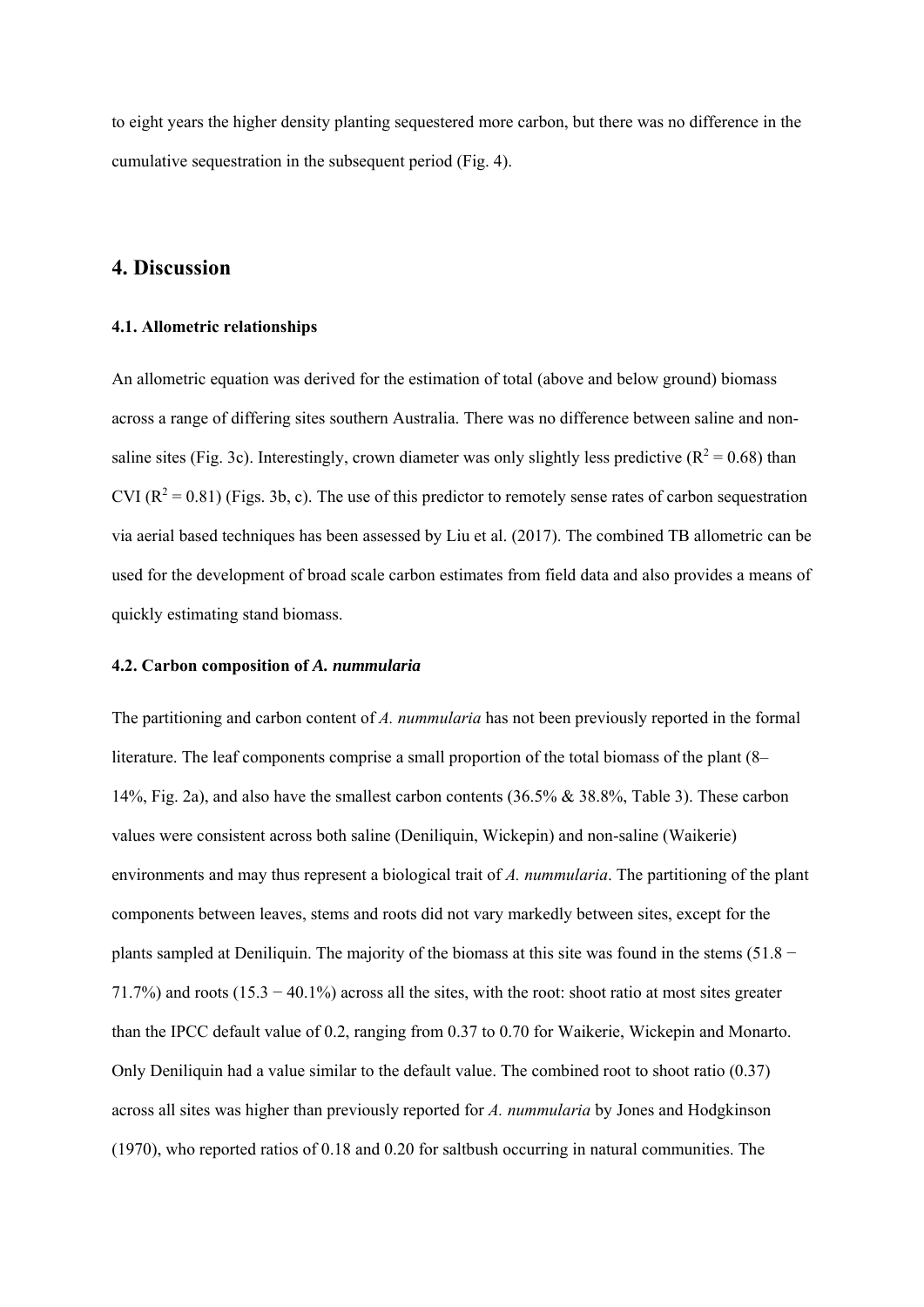variation in root:shoot ratio may reflect site-specific characteristics, which could not be discerned in this study. Further research is required to extend these findings to other sites to determine possible relationships between root:shoot and site specific factors.

### **4.3. Carbon sequestration estimates**

The annual rate of carbon sequestered by *A. nummularia* of 0.20–0.64 Mg C ha<sup>-1</sup> yr<sup>-1</sup> across the sites (Table 5) was modest when compared to the average rate for reforestation with *Eucalyptus occidentalis* on similar land of 2.2 Mg C ha<sup>-1</sup> yr<sup>-1</sup> (Sochacki et al., 2012). The carbon sequestration rates reported here are similar to those of Issango et al. (2006) who estimated the carbon sequestered by grazed (0.2 Mg C ha<sup>-1</sup> yr<sup>-1</sup>) and ungrazed (0.3 Mg C ha<sup>-1</sup> yr<sup>-1</sup>) *Atriplex undulata* on saline land in Wickepin.

At Wickepin, *A. nummularia* sequestered 8.3 Mg C ha<sup>-1</sup> over a 13-year period, with no differences in sequestration with planting density after 8 years. The data reported here are limited to stands of age of 13 years, and therefore the evaluation of longer-term plantings and data are needed to provide an indication of the potential long-term carbon store of *A. nummularia*. Although Le Houérou (1992) suggested that saltbush growth may decline after 10 years there was no evidence of this at the Wickepin site; indeed growth accelerated in later years.

With an estimated 5.7 million ha of saline land in Australia potentially available for revegetation (National Land and Water Resources Audit, 2001), a first order estimate of carbon sequestration for Australia is 1.14–3.65 Tg C yr<sup>-1</sup>. Globally, 77 million ha of saline land may be similarly available for revegetation (Munns et al., 1999), with a possible annual rate of carbon sequestration of 15.4– 49.3 Tg C yr<sup>-1</sup>. The yields reported here are smaller than the 5–10 Mg CO<sub>2</sub>-eq ha<sup>-1</sup> yr<sup>-1</sup>(1.4–2.7 Mg C ha<sup>-1</sup> yr<sup>-1</sup>) over 10 years for woody forage shrubs estimated from the National Carbon Accounting Toolbox (AGO 2005) by Monjardino et al. (2010) with consequent over-estimates of farm productivity improvements by using forage shrubs.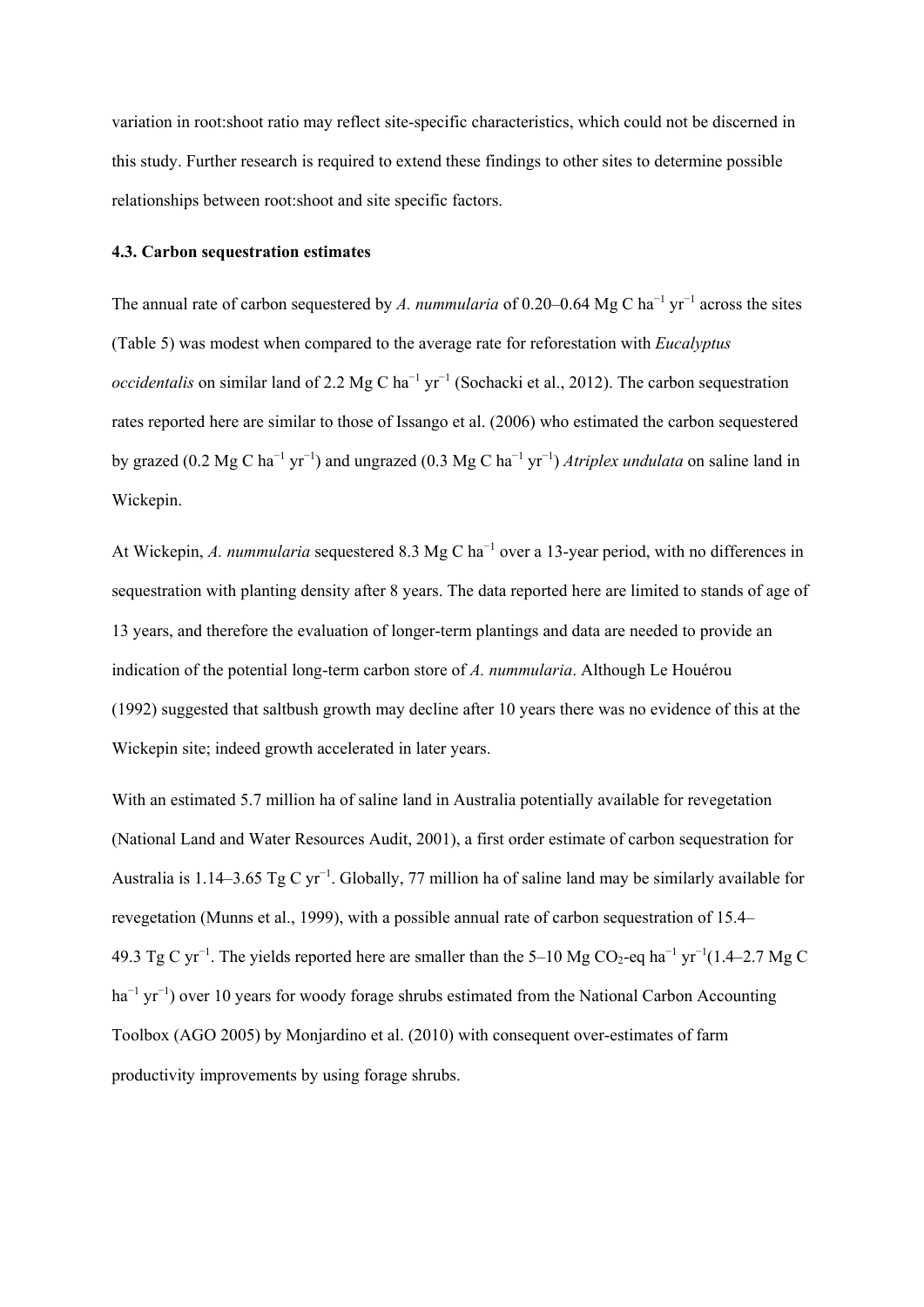### **4.4. Soil organic carbon**

Changes in SOC levels in any cropping system will depend upon the quantity and quality of above and below ground plant C inputs, their decomposition rate and the management practices followed. Saltbush plants in the South Australian field experiments were grazed annually over a 4–8-week period at the end of summer (Descheemaeker et al., 2014; Revell et al., 2013), whereas at Wickepin saltbush was grazed at the end of summer effectively removing all leaf material. The lack of significant differences in SOC between saltbush treatments and agriculture controls may reflect the management regimes, the absence of sufficient litter fall and cycling of other necromass and high sampling errors due to a relatively low number of replicate soil cores taken per site.

There was no significant difference in the change in soil carbon storage to 0.3 m or indeed 2 m depth at Wickepin, and this is similar to what has been found for reforestation projects established on agricultural land in southern Australian environments (Harper et al., 2012; Hoogmoed et al., 2012). Also, the carbon isotopic analysis showed that only 4.5% of the soil carbon at Deniliquin originated from *A. nummularia*, suggesting that the turnover of carbon in these systems is low. There was no noticeable accumulation of litter at the sites, as they were all within grazing systems. Thus, it is recommended that SOC be omitted from carbon accounting of *A. nummularia* revegetation.

#### **4.5. Carbon accounting**

For carbon accounting purposes, the carbon that would be sold in a trading scheme is that which represents a permanent increment (Penman et al., 2003) compared to the previous land-use. Carbon accounts for revegetation with *A. nummularia* will include stems and roots, whereas leaves and soft stem components will not form a part of the net carbon storage. Carbon sequestration in leaves at all the sites was calculated at less than 0.1 Mg C ha<sup>-1</sup> yr<sup>-1</sup> (Fig. 2a), representing a minor component of the total carbon stocks. Grazing animals feed on the edible dry matter (leaves and stems <2 mm in diameter) (Andrew et al., 1976) and therefore carbon accounting for revegetation with *A. nummularia* will thus differ to reforestation projects, as not all of the biomass will be brought to account.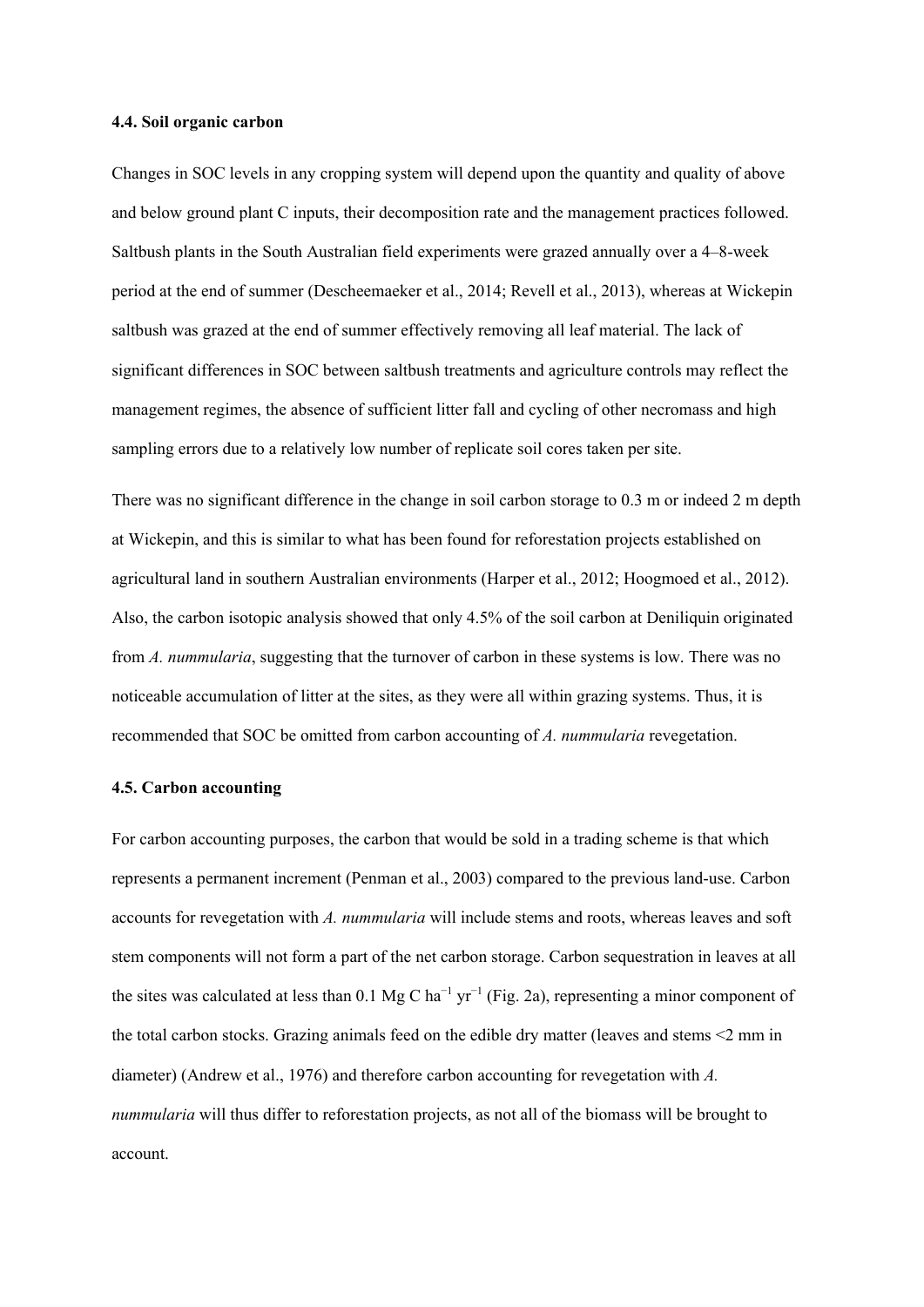Although this study only examined carbon sequestration, revegetation with *A. nummularia* can also be valuable forage for summer grazing and land stabilization (Monjardino et al., 2010). Additionally, if saltbush is established on low value land, the opportunity cost or land rental associated with this conversion will be less than carbon mitigation activities (e.g. reforestation) on productive farmland (Townsend et al., 2012). The land conservation benefits and grazing potential from revegetation thus would need to be factored into any economic and sustainability analysis. There are potentially large areas of land that could be treated due to existing salinity or with limited other land-use options (Harper et al., 2007; Harper et al., 2017) and it may be possible to bundle the benefits from environmental service markets, such as carbon mitigation, together with grazing and salinity amelioration (Bennett et al., 2014) values. Importantly, such a system may represent one of the few economically viable options for saline land.

#### **4.6. Future research**

Ruminants that graze *A. nummularia* will also emit methane that will need to be included in any carbon accounting of saltbush grazing systems. The present version of the Australian National Carbon Accounting Toolbox for estimating carbon sequestration in different systems does not include estimates for woody shrubs such as saltbush (DEE, 2017). In addition, *A. nummularia*establishment may affect soil greenhouse gas emissions. *A. nummularia* is predominantly planted on saline, waterlogged soils and these soils are presumed to emit methane (Le Mer and Roger 2001), however the rates of methane emissions across the southern Australian sites are unknown as is the impact of reducing waterlogging through revegetation. Neither grazing nor soil emissions were investigated in this study and these are areas on which future research could focus.

# **5. Conclusions**

Further work is required to refine the estimates of carbon sequestration, at both site specific and aggregate scales for grazing shrub species on abandoned or compromised land. Nonetheless, this study found that revegetation with *A. nummularia* presents an opportunity to sequester carbon on land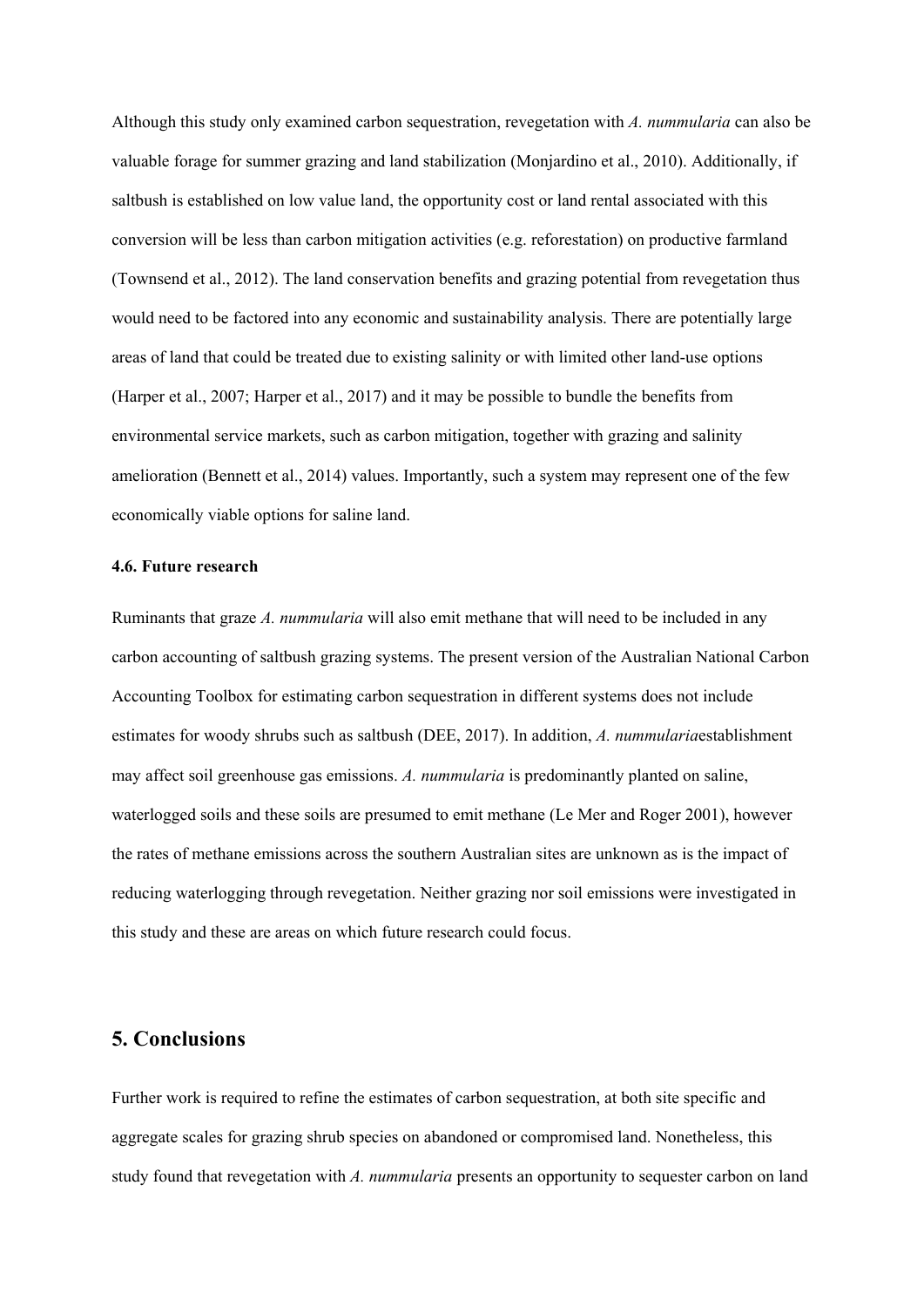that has marginal value for other uses. Apart from providing grazing value this will also provide environmental co-benefits such as stabilizing degraded farmland. Revegetating saline land with *A. nummularia* does not displace farm production but provides forage for grazing ruminants particularly during the typical end of summer feed shortage. Although there were modest amounts of carbon stored in the above and below ground biomass there are large areas of saline land and a first order estimate of the potential for carbon sequestration using *A. nummularia* on saline land in Australia is between 1.12–3.65 Tg C yr<sup>-1</sup>. The respective estimate globally across 77 million ha of abandoned saline land is 12.5–47.3 Tg C  $yr^{-1}$ .

# **Acknowledgements**

We acknowledge funding from the Australian Government (Australian Joint Venture Agroforestry Program (Project CAL-8A), the Natural Heritage Trust Farm Forestry Program Project 'Putting Trees in Their Place' (983197), CRC Greenhouse Accounting, "Filling the Research Gap: National Soil Carbon Program" (Project 01203.077), the CRC Future Farm Industries and EverCrop, a GRDCfunded project. The latter also funded part of Bill Davoren's salary. The Northern Agricultural Catchment Council (Western Australia), provided data. Murdoch University provided funds to support Lewis Walden's research. Belinda Cale constructed Fig. 1and Kate Düttmer, Piers Harper, Nick Saunders and David Giles assisted in the field and laboratory. We thank all landholders for enthusiastic participation in this research and Prof Ed. Barrett-Lennard, Prof. Richard Bell and Dr Surender Mann for useful discussions.

# **References**

- AGO, 2005. The National Carbon Accounting Toolbox and Data Viewer. Australian Greenhouse Office., Canberra
- Andrew, M., Noble, I., Lange, R., 1976. A non-destructive method for estimating the weight of forage on shrubs. Rangeland J. 1, 225–231.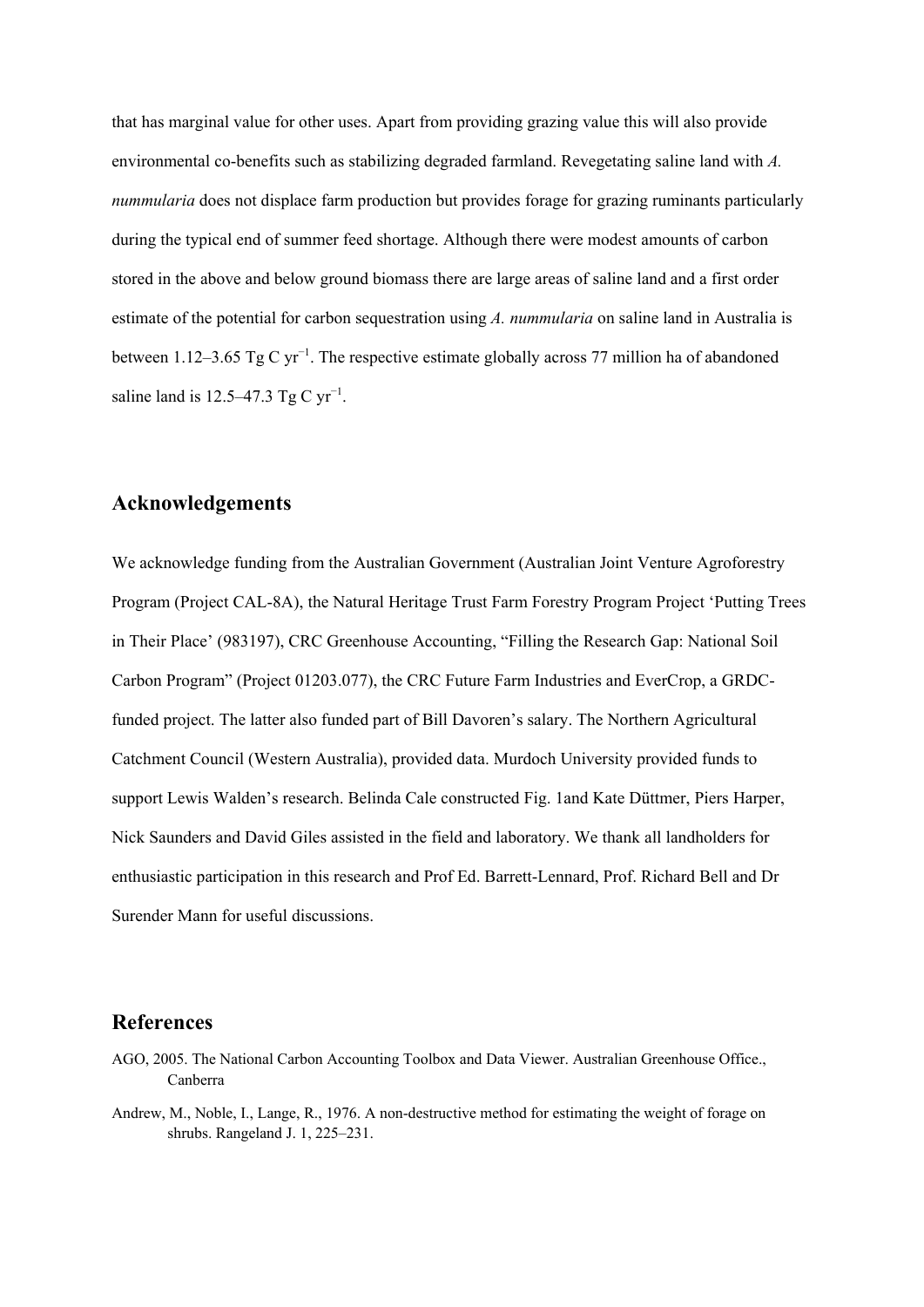- BOM, 2017. Key climate groups, Bureau of Meteorology climate zones. Australian Government Bureau of Meteorology, www.bom.gov.au/iwk/climate zones/map 1.shtml (Accessed 10 April 2017).
- Battle, M., Bender, M.L., Tans, P.P., White, J.W.C., Ellis, J.T., Conway, T., Francey, R.J., 2000. Global carbon sinks and their variability inferred from atmospheric O2 and 13C. Science 287, 2467–2470.
- Ben Salem, H., Norman, H.C., Nefzaoui, A., Mayberry, D.E., Pearce, K.L., Revell, D.K., 2010. Potential use of oldman saltbush (*Atriplex nummularia* Lindl.) in sheep and goat feeding. Small Ruminant Res. 91, 13–28.
- Bennett, D., George, R., Silberstein, R., Ryder, A., Lambert, T., 2014. Changes in run-off and groundwater conditions under saltbush grazing systems: results of a ten year paired catchment study. Hydrol. Water Resour. Symp., 1064–1071, Engineers Australia.
- Bustamante, M., Robledo-Abad, C., Harper, R., Mbow, C., Ravindranath, N.H., Sperling, F., Haberl, H., Siqueira Pinto, A., Smith, P., 2014. Co-benefits, trade-offs, barriers and policies for greenhouse gas mitigation in the Agriculture, Forestry and Other Land Use (AFOLU) sector. Global Change Biol. 20, 3270–3290.
- Campbell, J.E., Lobell, D.B., Genova, R.C., Field, C.B., 2008. The global potential of bioenergy on abandoned agriculture lands. Environ. Sci. Technol. 42, 5791–5794.
- Chum, H., Faaij, A., Moreira, J., Berndes, G., Dhamija, P., Dong, H., Gabrielle, B., Eng, A.G., Lucht, W., Mapako, M., Cerutti, O.M., McIntyre, T., Minowa, T., Pingoud, K., 2011. Bioenergy. In: Edenhofer, O., Pichs-Madruga, R., Sokona, Y., Seyboth, K., Matschoss, P., Kadner, S., Zwickel, T., Eickemeier, P., Hansen, G., Schlömer, S., von Stechow, C. (Eds.), IPCC Special Report on Renewable Energy Sources and Climate Change Mitigation. Cambridge University Press, Cambridge, United Kingdom and New York, NY, USA.
- de Araújo, S.A., Silveira, J.A., Almeida, T.D., Rocha, I., Morais, D.L., Viégas, R.A., 2006. Salinity tolerance of halophyte *Atriplex nummularia* L. grown under increasing NaCl levels. Revista Brasileira de Engenharia Agrícola e Ambiental 10, 848–854.
- DEE, 2017. Land Sector Reporting. Overview of the Land Sector in Australia's National Inventory. Australian Government, Department of Environment and Energy, www.environment.gov.au/climate change/greenhouse-gasmeasurement/land-sector (Accessed 10 April 2017).
- Descheemaeker, K., Smith, A., Robertson, M., Whitbread, A., Huth, N., Davoren, W., Emms, J., Llewellyn, R., 2014. Simulation of water-limited growth of the forage shrub saltbush (*Atriplex nummularia* Lindl.) in a low-rainfall environment of southern Australia. Crop Pasture Sci. 65, 1068–1083.
- Foley, J.A., DeFries, R., Asner, G.P., Barford, C., Bonan, G., Carpenter, S.R., Chapin, F.S., Coe, M.T., Daily, G.C., Gibbs, H.K., Helkowski, J.H., Holloway, T., Howard, E.A., Kucharik, C.J., Monfreda, C., Patz, J.A., Prentice, I.C., Ramankutty, N., Snyder, P.K., 2005. Global consequences of land use. Science 309, 570–574.
- Glenn, E., Squires, V., Olsen, M., Frye, R., 1993. Potential for carbon sequestration in the drylands. Water Air Soil Pollut. 70, 341–355.
- Glenn, E., Tanner, R., Miyamoto, S., Fitzsimmons, K., Boyer, J., 1998. Water use, productivity and forage quality of the halophyte *Atriplex nummularia* grown on saline waste water in a desert environment. J. Arid Environ. 38, 45–62.
- Haberl, H., Mbow, C., Deng, X., Irwin, E.G., Kerr, S., Kuemmerle, T., Mertz, O., Meyfroidt, P., Turner, I., 2014. Finite Land Resources and Competition Rethinking Global Land Use in an Urban Era. MIT Press, Cambridge.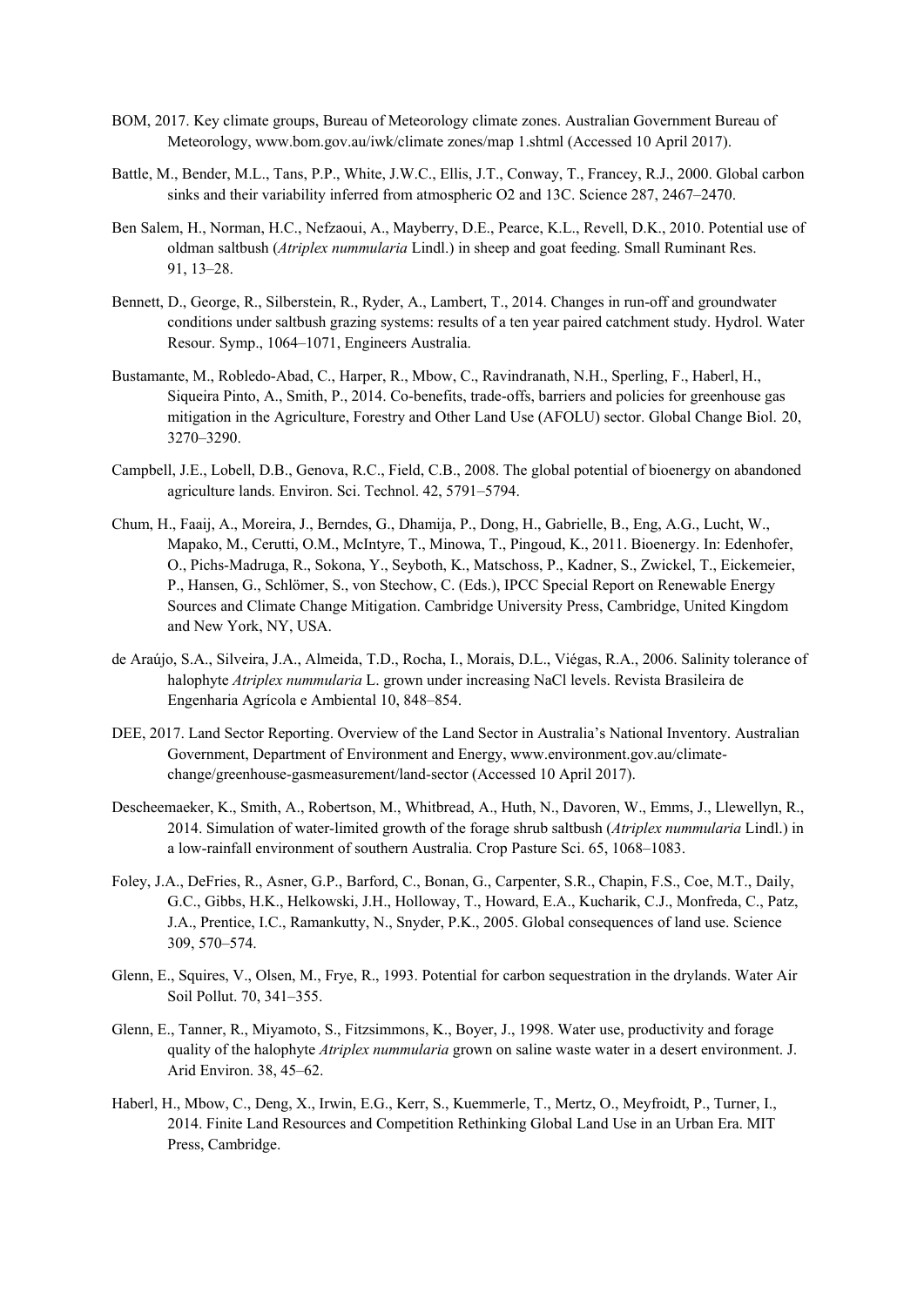- Harper, R.J., Beck, A.C., Ritson, P., Hill, M.J., Mitchell, C.D., Barrett, D.J., Smettem, K.R.J., Mann, S.S., 2007. The potential of greenhouse sinks to underwrite improved land management. Ecol. Eng. 29, 329–341.
- Harper, R.J., Okom, A.E.A., Stilwell, A.T., Tibbett, M., Dean, C., George, S.J., Sochacki, S.J., Mitchell, C.D., Mann, S.S., Dods, K., 2012. Reforesting degraded agricultural landscapes with Eucalypts: effects on soil carbon storage and soil fertility after 26 years. Agric. Ecosyst. Environ. 163, 3–13.
- Harper, R.J., Sochacki, S.J., McGrath, J.F., 2017. The development of reforestation options for dryland farmland in southwestern Australia: a review. Southern For, http://dx.doi.org/10.2989/20702620.2016.1255417.
- Hoogmoed, M., Cunningham, S.C., Thomson, J.R., Baker, P.J., Beringer, J., Cavagnaro, T.R., 2012. Does afforestation of pastures increase sequestration of soil carbon in Mediterranean climates? Agric. Ecosyst. Environ. 159, 176–183.
- IPCC, 2013. Climate Change. In: Stocker, T.F., Qin, D., Plattner, G.K., Tignor, M., Allen, S.K., Boschung, J., Nauels, A., Xia, Y., Bex, V., Midgley, P.M. (Eds.), The Physical Science Basis. Contribution of Working Group I to the Fifth Assessment Report of the Intergovernmental Panel on Climate Change. Cambridge University Press, Cambridge, United Kingdom and New York.
- IPCC, 2014. Technical Summary. In: Climate Change 2014: Mitigation of Climate Change. Working Group III Contribution to the IPCC 5th Assesment Report - Changes to the underlying Scientific/Technical Assessment, Cambridge, United Kingdom and New York: Cambridge University Press.
- Issango, J.O., Bell, R.W., Waddell, B., Mann, S.S., Barrett-Lennard, E.G., 2006. Quantifying carbon sequestration on saltland pastures in south west Australia. In: Turner, N., Acuna, T. (Eds.), Proceedings of the 13th Australian Agronomy Conference. 10-14 September 2006 Perth. Western Australia.
- Jackson, R.B., Jobbágy, E.G., Avissar, R., Roy, S.B., Barrett, D.J., Cook, C.W., Farley, K.A., le Maitre, D.C., McCarl, B.A., Murray, B.C., 2005. Trading water for carbon with biological carbon sequestration. Science 310, 1944–1947.
- Jones, R., Hodgkinson, K., 1970. Root growth of rangeland chenopods: morphology and production of Atriplex nummularia and Atriplex vesicaria. Commonwealth Scientific and Industrial Research Organization Division of Plant Industry The Biology of Atriplex, 77–85.
- Krull, E.G., Bray, S.S., 2005. Assessment of vegetation change and landscape variability by using stable carbon isotopes of soil organic matter. Aust. J. Bot. 53, 651–661.
- Lal, R., 2008. Carbon sequestration. Philosophical transactions of the royal society B. Biol. Sci. 363, 815–830.
- Le Houérou, H.N., 1992. The role of saltbushes (Atriplex spp.) in arid land rehabilitation in the Mediterranean Basin: a review. Agrofor. Syst. 18, 107–148.
- Le Mer, J., Roger, P., 2001. Production, oxidation, emission and consumption of methane by soils: a review. Eur. J. Soil Biol. 37, 25–50.
- Le Quéré, C., Andres, R.J., Boden, T., Conway, T., Houghton, R.A., House, J.I., Marland, G., Peters, G.P., van der Werf, G.R., Ahlström, A., Andrew, R.M., Bopp, L., Canadell, J.G., Ciais, P., Doney, S.C., Enright, C., Friedlingstein, P., Huntingford, C., Jain, A.K., Jourdain, C., Kato, E., Keeling, R.F., Klein Goldewijk, K., Levis, S., Levy, P., Lomas, M., Poulter, B., Raupach, M.R., Schwinger, J., Sitch, S., Stocker, B.D., Viovy, N., Zaehle, S., Zeng, N., 2013. The global carbon budget 1959–2011. Earth Syst. Sci. Data 5, 165–185.
- Lefroy, E., Stirzaker, R., 1999. Agroforestry for water management in the cropping zone of southern Australia. Agrofor. Syst. 45, 277–302.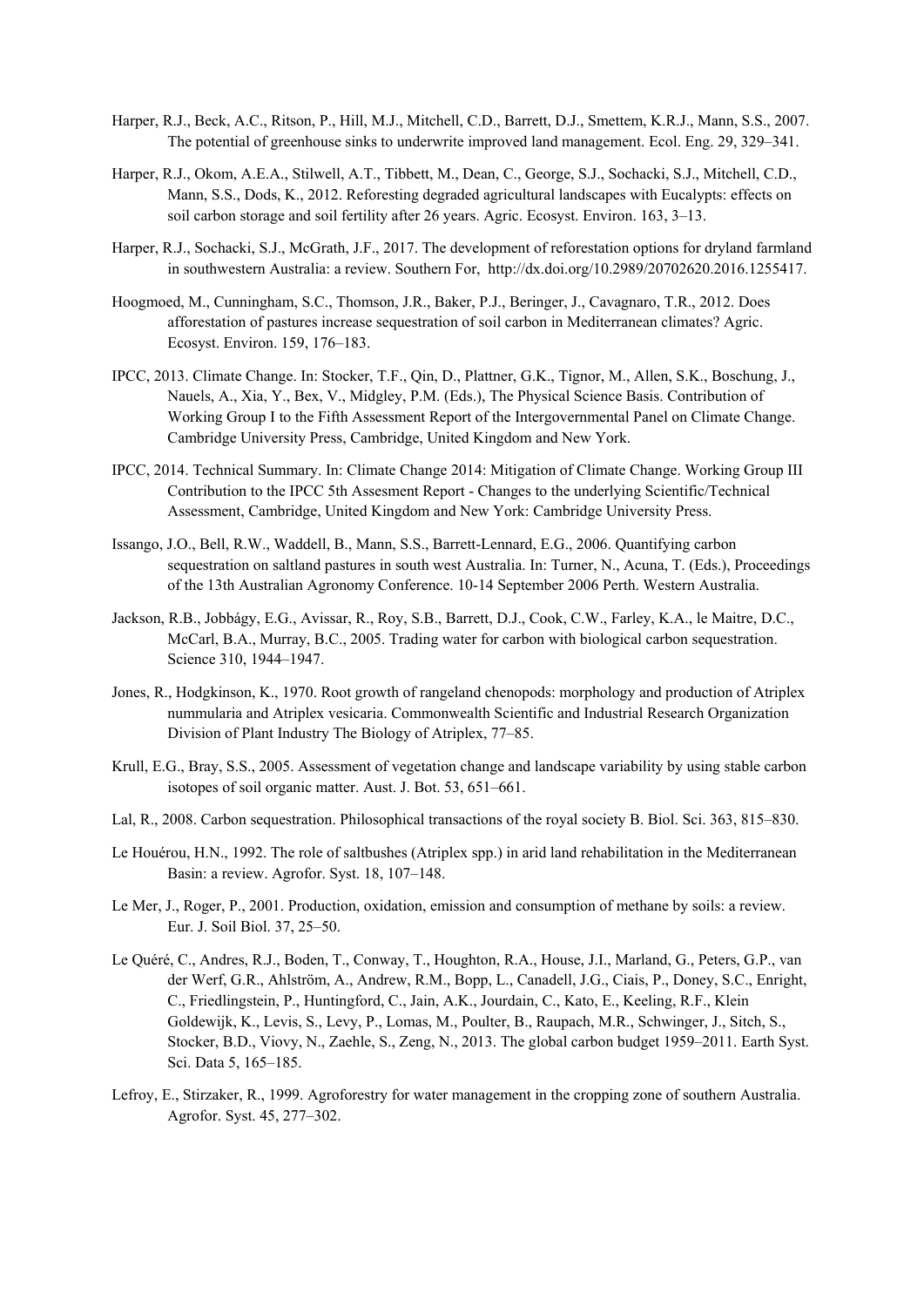- Lindenmayer, D.B., Hulvey, K.B., Hobbs, R.J., Colyvan, M., Felton, A., Possingham, H., Steffen, W., Wilson, K., Youngentob, K., Gibbons, P., 2012. Avoiding bio-perversity from carbon sequestration solutions. Conserv. Lett. 5, 28–36.
- Liu, N., Harper, R.J., Handcock, R., Evans, B.J., Sochacki, S.J., Liu, S., Dell, B., Walden, L.L., 2017. Optimal timing for estimating carbon mitigation in revegetation of abandoned agricultural land with high spatial resolution remote sensing. Remote Sensing 9, 545, http://dx.doi.org/10.3390/rs9060545.
- Ludlow, M.M., Troughton, J.H., Jones, R.J., 1976. A technique for determining the proportion of C3 and C4 species in plant samples using stable natural isotope's of carbon. J. Agric. Sci. 87, 625–632.
- McKenzie, R.C., Chomistek, W., Clark, N.F., 1989. Conversion of electromagnetic inductance readings to saturated paste extract values in soils for different temperature, texture, and moisture conditions. Can. J. Soil Sci. 69, 25–32.
- McKenzie, N., Ryan, P., Fogarty, P., Wood, J., 2000. Sampling, measurement and analytical protocols for carbon estimation in soil, litter and coarse woody debris. Australian Greenhouse Office Canberra.
- Mitchell, C., Harper, R., Keenan, R., 2012. Status and prospects of carbon forestry in Australia. Austr. For. 75, 201–213.
- Monjardino, M., Revell, D., Pannell, D.J., 2010. The potential contribution of forage shrubs to economic returns and environmental management in Australian dryland agricultural systems. Agric. Syst. 103, 187–197.
- Montagu, K.D., Cowie, A.M., Rawson, A., Wilson, B.R., George, B.H., 2003. Carbon Sequestration Predictor for Land Use Change in Inland Areas of New South Wales. Background, User Notes, Assumptions and Preliminary Model Testing. Version 2.0. State Forests of New South Wales.
- Munns, R., Cramer, G.R., Ball, M.C., 1999. Interactions between rising CO2, soil salinity and plant growth. In: Mooney, H.A. (Ed.), Carbon Dioxide and Environmental Stress. Academic Press, London, pp. 139–167.
- National Land and Water Resources Audit, 2001. Dryland salinity in Australia: a summary of the National Land and Water Resources Audit's Australian Dryland Salinity Assessment 2000. National Land and Water Resources Audit, Canberra.
- Norman, H.C., Freind, C., Masters, D.G., Rintoul, A.J., Dynes, R.A., Williams, I.H., 2004. Variation within and between two saltbush species in plant composition and subsequent selection by sheep. Austr. J. Agric. Res. 55, 999–1007.
- Pannell, D.J., Ewing, M.A., 2006. Managing secondary dryland salinity: options and challenges. Agric. Water Manage. 80, 41–56.
- Paul, K.I., Roxburgh, S.H., de Ligt, R., Ritson, P., Brooksbank, K., Peck, A., Wildy, D.T., Mendham, D., Bennett, R., Bartle, J., Larmour, J.S., Raison, R.J., England, J.R., Clifford, D., 2015. Estimating temporal changes in carbon sequestration in plantings of mallee eucalypts: modelling improvements. For. Ecol. Manage. 335, 166–175.
- Penman, J., Gytarsky, M., Hiraishi, T., Krug, T., Kruger, D., Pipatti, R., Buendia, L., Miwa, K., Ngara, T., Tanabe, K., Wagner, F. (Eds.), 2003. Hayama, Japan : Intergovernmental Panel on Climate Change. National Greenhouse Gas Inventories Programme.
- Powlson, D.S., Whitmore, A.P., Goulding, K.W.T., 2011. Soil carbon sequestration to mitigate climate change: a critical re-examination to identify the true and the false. Eur. J. Soil Sci. 62, 42–55.
- R Core Team, 2014. R: A language and environment for statistical computing. R Foundation for Statistical Computing., Vienna.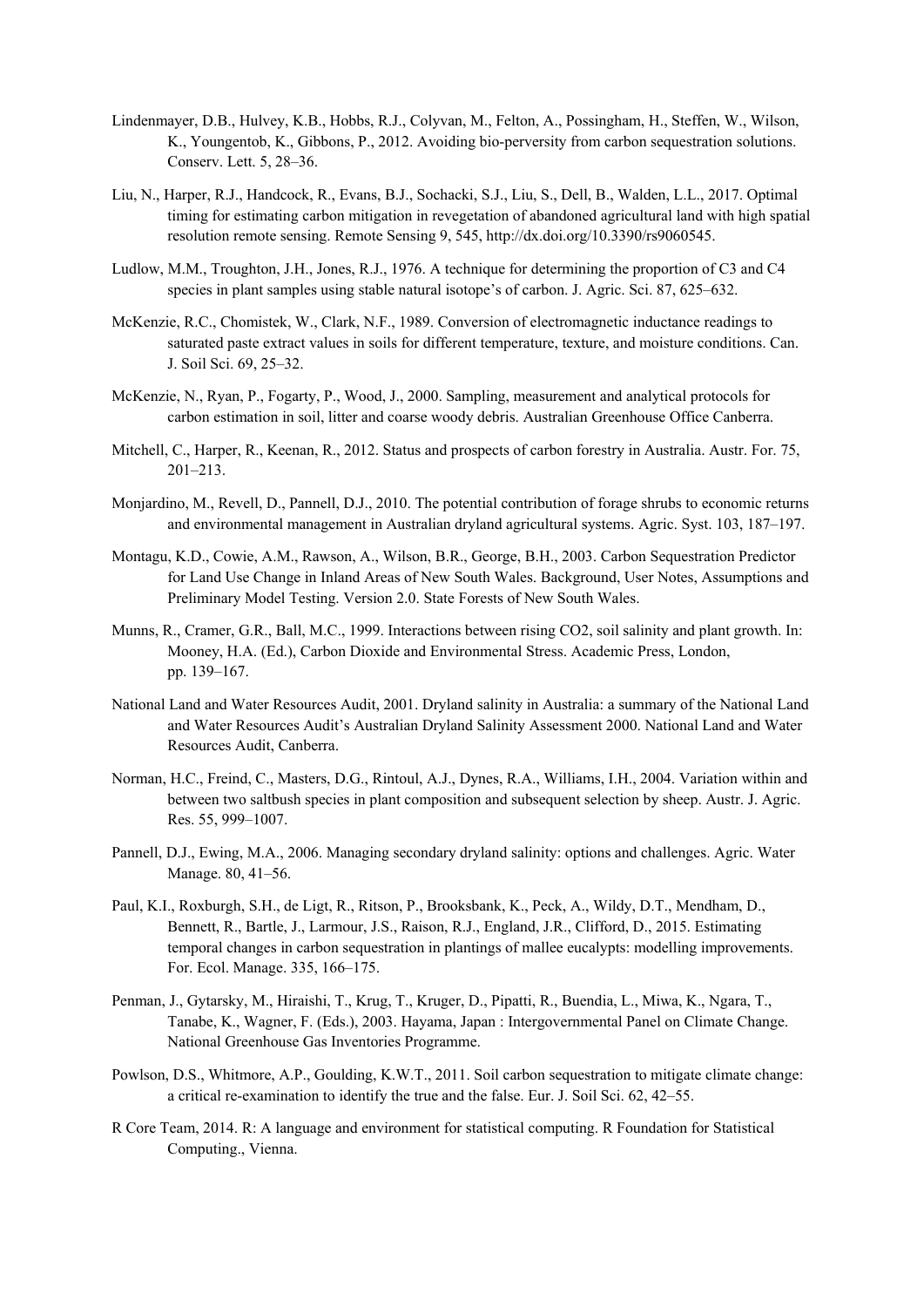- Rayment, G.E., Higginson, F.R., 1992. Australian Laboratory Handbook of Soil and Water Chemical Methods. Inkata Press, Melbourne.
- Revell, D., Norman, H., Vercoe, P., Phillips, N., Toovey, A., Bickell, S., Hulm, E., Hughes, S., Emms, J., 2013. Australian perennial shrub species add value to the feed base of grazing livestock in low-to medium rainfall zones. Anim. Prod. Sci. 53, 1221–1230.
- Ritson, P., Sochacki, S., 2003. Measurement and prediction of biomass and carbon content of Pinus pinaster trees in farm forestry plantations, south-western Australia. For. Ecol. Manage. 175, 103–117.
- Silver, W.L., Ostertag, R., Lugo, A.E., 2000. The potential for carbon sequestration through reforestation of abandoned tropical agricultural and pasture lands. Restor. Ecol. 8, 394–407.
- Slavich, P.G., Smith, K.S., Tyerman, S.D., Walker, G.R., 1999. Water use of grazed salt bush plantations with saline watertable. Agric. Water Manage. 39, 169–185
- Smith, P., Bustamante, M., Ahammad, H., Clark, H., Dong, H., Elsiddig, E.A., Haberl, H., Harper, R., House, J., Jafari, M., Masera, O., Mbow, C., Ravindranath, N.H., Rice, C.E., Robledo Abad, C., Romanovskaya, A., Sperling, F., Tubiello, F.N., 2014. Agriculture, Forestry and Other Land Use (AFOLU). In: Edenhofer, O., Pichs-Madruga, R., Sokona, Y., Farahani, E., Kadner, S., Seyboth, K., Adler, A., Baum, I., Brunner, S., Eickemeier, P., Kriemann, B., Savolainen, J., Schlömer, S., von Stechow, C., Zwickel, T., Minx, J.C. (Eds.), Climate Change 2014: Mitigation of Climate Change Contribution of Working Group III to the Fifth Assessment Report of the Intergovernmental Panel on Climate Change. Cambridge University Press, Cambridge, United Kingdom and New York, NY, USA, pp. 811–922.
- Smith, F.P., 2008. Who's planting what, where and why—and who's paying?: An analysis of farmland revegetation in the central wheatbelt of Western Australia. Landscape Urban Plann. 86, 66–78.
- Snowdon, P., Keith, H., Raison, R.J., 2002. Protocol for sampling tree and stand biomass: australian Greenhouse Office Parkes. ACT.
- Sochacki, S., Ritson, P., Brand, B., 2007. A specialised soil corer for sampling tree roots. Aust. J. Soil Res. 45, 111–117.
- Sochacki, S.J., Harper, R.J., Smettem, K.R., 2012. Bio-mitigation of carbon following afforestation of abandoned salinized farmland. GCB Bioenergy 4, 193–201.
- Townsend, P.V., Harper, R.J., Brennan, P.D., Dean, C., Wu, S., Smettem, K.R.J., Cook, S.E., 2012. Multiple environmental services as an opportunity for watershed restoration. For. Policy Econ. 17, 45–58.
- UNFCCC, 1997. Kyoto Protocol to the United Nations Framework Convention on Climate Change. United Nations Framework Convention on Climate Change.
- Welch, W.J., 1990. Construction of permutation tests. J. Am. Stat. Assoc. 85, 693–698.
- Wendt, J., Hauser, S., 2013. An equivalent soil mass procedure for monitoring soil organic carbon in multiple soil layers. Eur. J. Soil Sci. 64, 58–65.
- Wicke, B., Smeets, E., Dornburg, V., Vashev, B., Gaiser, T., Turkenburg, W., Faaij, A., 2011. The global technical and economic potential of bioenergy from salt-affected soils. Energy Environ. Sci. 4, 2669–2681.
- Zerihun, A., Montagu, K.D., 2004. Belowground to aboveground biomass ratio and vertical root distribution responses of mature Pinus radiata stands to phosphorus fertilization at planting. Can. J. For. Res. 34, 1883–1894.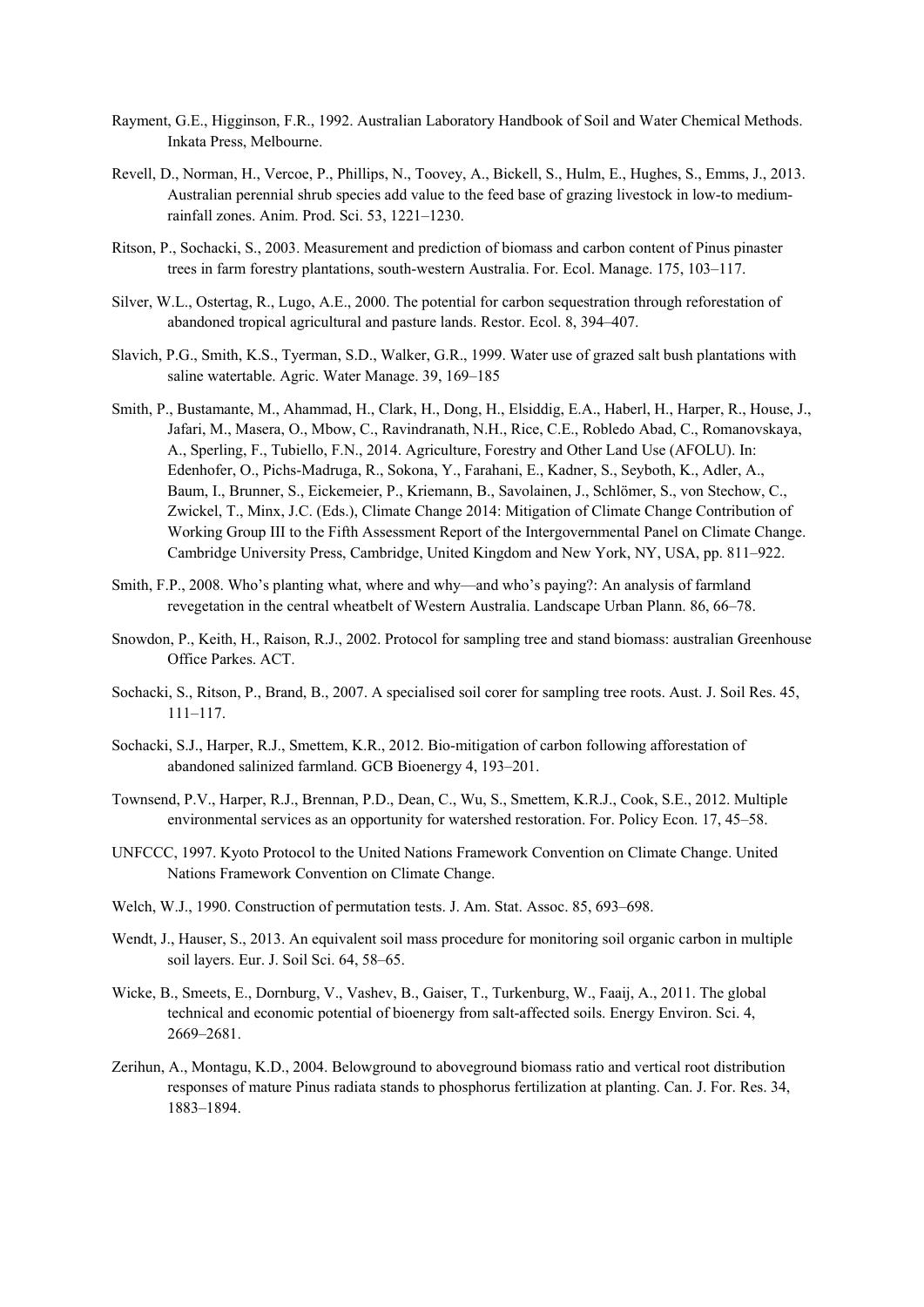| <b>Site</b>      | Location    |                          | <b>Planting</b><br><b>Density</b> | Rainfall | <b>Salinity</b> | Age of<br>plantation | Number of<br>plants<br>sampled |                | <b>Sampling</b><br>methods |                          |
|------------------|-------------|--------------------------|-----------------------------------|----------|-----------------|----------------------|--------------------------------|----------------|----------------------------|--------------------------|
|                  | Lat.<br>(S) | Long.<br>$({}^{\circ}E)$ | (plants $ha^{-1}$ )               | (mm)     | $(mS m^{-1})$   | (years)              | AGB                            | <b>BGB</b>     | AGB                        | <b>BGB</b>               |
| Deniliquin       | 35.293      | 144.452                  | 1250                              | 337      |                 | 5                    | 14                             | 14             | F.H                        | Excavation<br>$+$ Cores  |
| Monarto          | 35.717      | 139.848                  | 1111                              | 368      | 33              | 4                    | 12                             | 6              | F.H                        | Excavation               |
| Pithara          | 30.363      | 116.729                  | 1411                              | 315      | 192             | 11                   | 14                             | $\overline{0}$ | F.H                        |                          |
| Three<br>Springs | 29.622      | 115.649                  | 892                               | 382      | 288             | 13                   | 12                             | $\theta$       | F.H                        | $\overline{\phantom{0}}$ |
| Waikerie         | 32.433      | 117.394                  | 635                               | 248      | 23              | $\overline{4}$       | 9                              | 9              | F.H                        | Excavation               |
| Wickepin         | 32.433      | 117.394                  | 500, 2000                         | 404      | 190             | 13                   | 54                             | 22             | F.H                        | Excavation               |

Table 1. Summary of environmental features and sampling regime at each of the sites.

Salinity measured with EM38; AGB: Above Ground Biomass; BGB: Below Ground Biomass; F.H: Full harvest.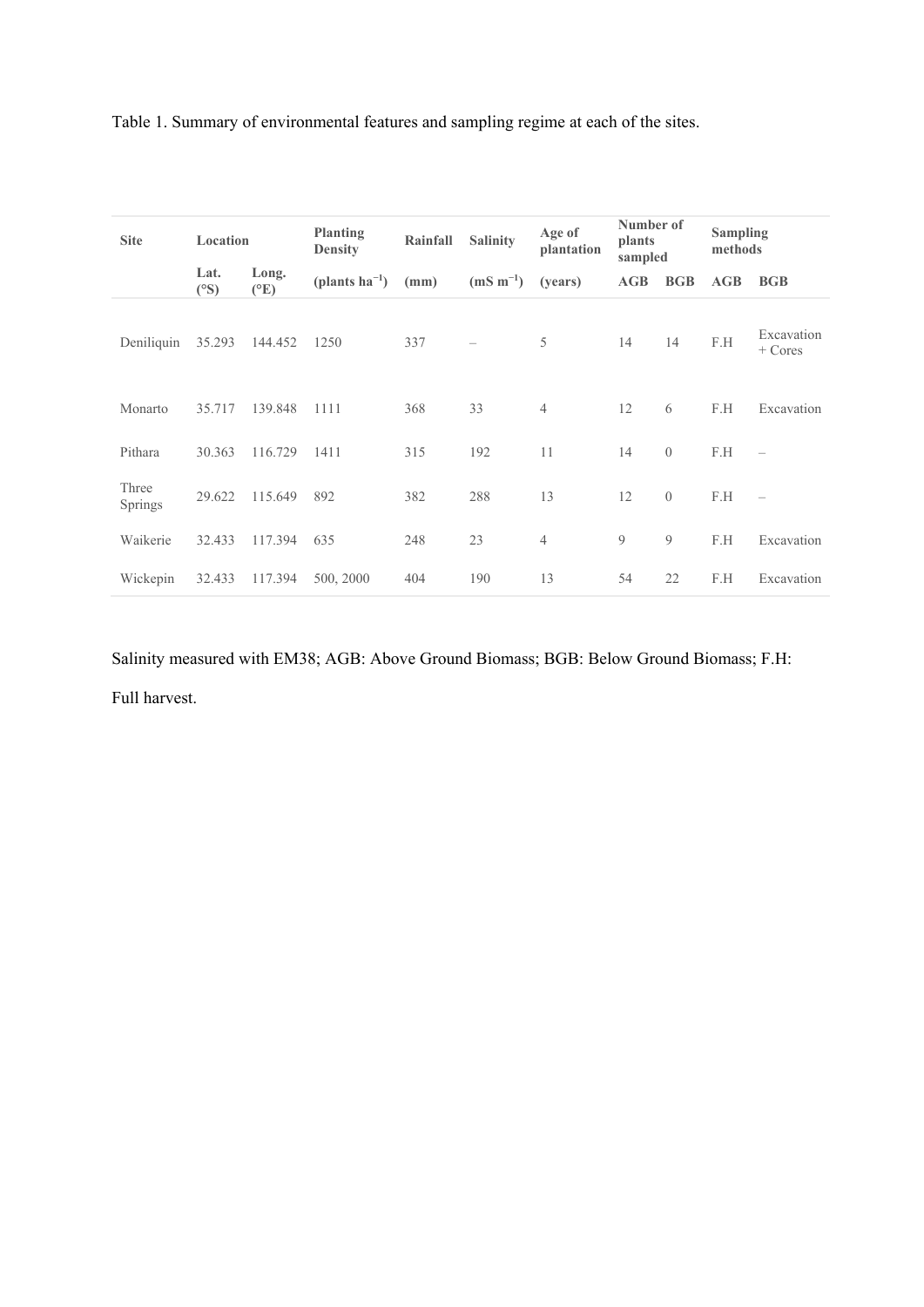Table 2. Allometric equations for the prediction of above ground biomass (AGB), below ground biomass (BGB) and total biomass (TB) in *Atriplex nummularia*, including a range of goodness-of-fit statistics. These were based on the crown volume index (CVI), diameter (d) and height (h) of the plant.

| $\mathbf n$                 | Allometric equation | $\mathbb{R}^2$                 | FI   | SE   | CV(%) |      |
|-----------------------------|---------------------|--------------------------------|------|------|-------|------|
| AGB                         |                     |                                |      |      |       |      |
| $\ensuremath{\mathrm{CVI}}$ | 51                  | $AGB = 3.11 * CVI + 2.53$ 0.79 |      | 0.74 | 3.39  | 33.9 |
| BGB                         |                     |                                |      |      |       |      |
| <b>CVI</b>                  | 51                  | $BGB = 0.80 * CVI + 1.12$ 0.59 |      | 0.59 | 0.99  | 37.3 |
| T B                         |                     |                                |      |      |       |      |
| Height                      | 51                  | $TB = 12.0 * h - 7.55$         | 0.15 | 0.15 | 7.16  | 56.6 |
| Diameter                    | 51                  | $TB = 8.54 * d$                | 0.68 | 0.68 | 4.41  | 34.8 |
| <b>CVI</b>                  | 51                  | $TB = 4.67 * CVI + 3.7$        | 0.81 | 0.81 | 3.34  | 26.4 |

n is the number of samples,  $R^2$  the coefficient of determination, FI is fit index, SE standard error of estimate and CV (%) is the coefficient of variation.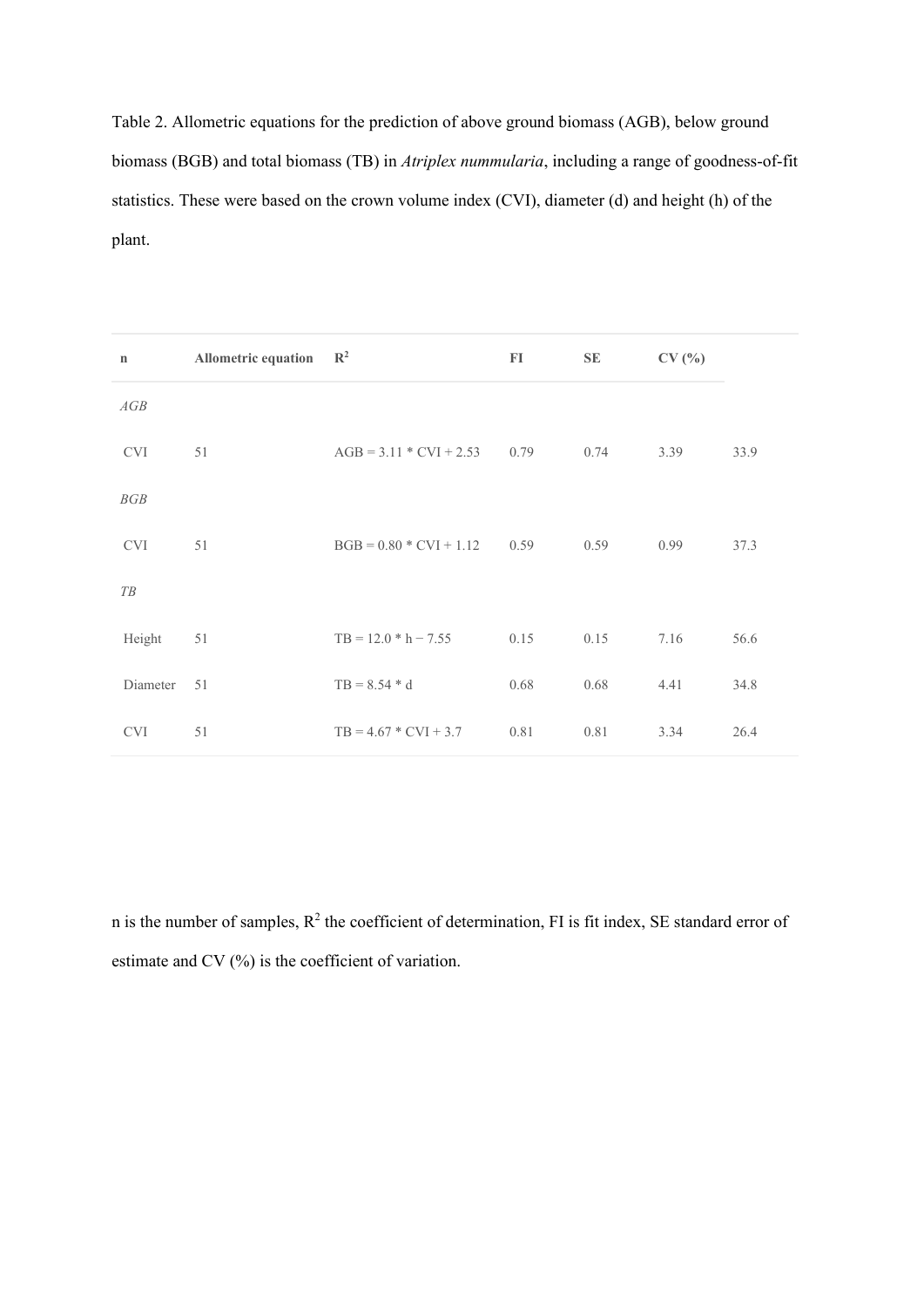Table 3. Carbon content (%) of the plant components with standard errors.

| <b>Site</b>      | Carbon content $(\% )$ |                    |                    |  |  |
|------------------|------------------------|--------------------|--------------------|--|--|
|                  | AGB                    |                    | <b>BGB</b>         |  |  |
|                  | Leaf                   | <b>Stem</b>        | <b>Root</b>        |  |  |
| Deniliquin       | $37.3 \ (\pm 0.3)$     | $46.7 \ (\pm 0.3)$ | 46.3 $(\pm 0.2)$   |  |  |
| Waikerie         | $36.5 \ (\pm 0.3)$     | 47.3 $(\pm 0.1)$   | 45.7 $(\pm 0.2)$   |  |  |
| Wickepin         | 38.8 $(\pm 1.1)$       | 49.2 $(\pm 0.2)$   | N.A                |  |  |
| Combined average | 37.3 $(\pm 0.6)$       | 47.7 $(\pm 0.3)$   | $46.0 \ (\pm 0.2)$ |  |  |

AGB: Above Ground Biomass; BGB: Below Ground Biomass.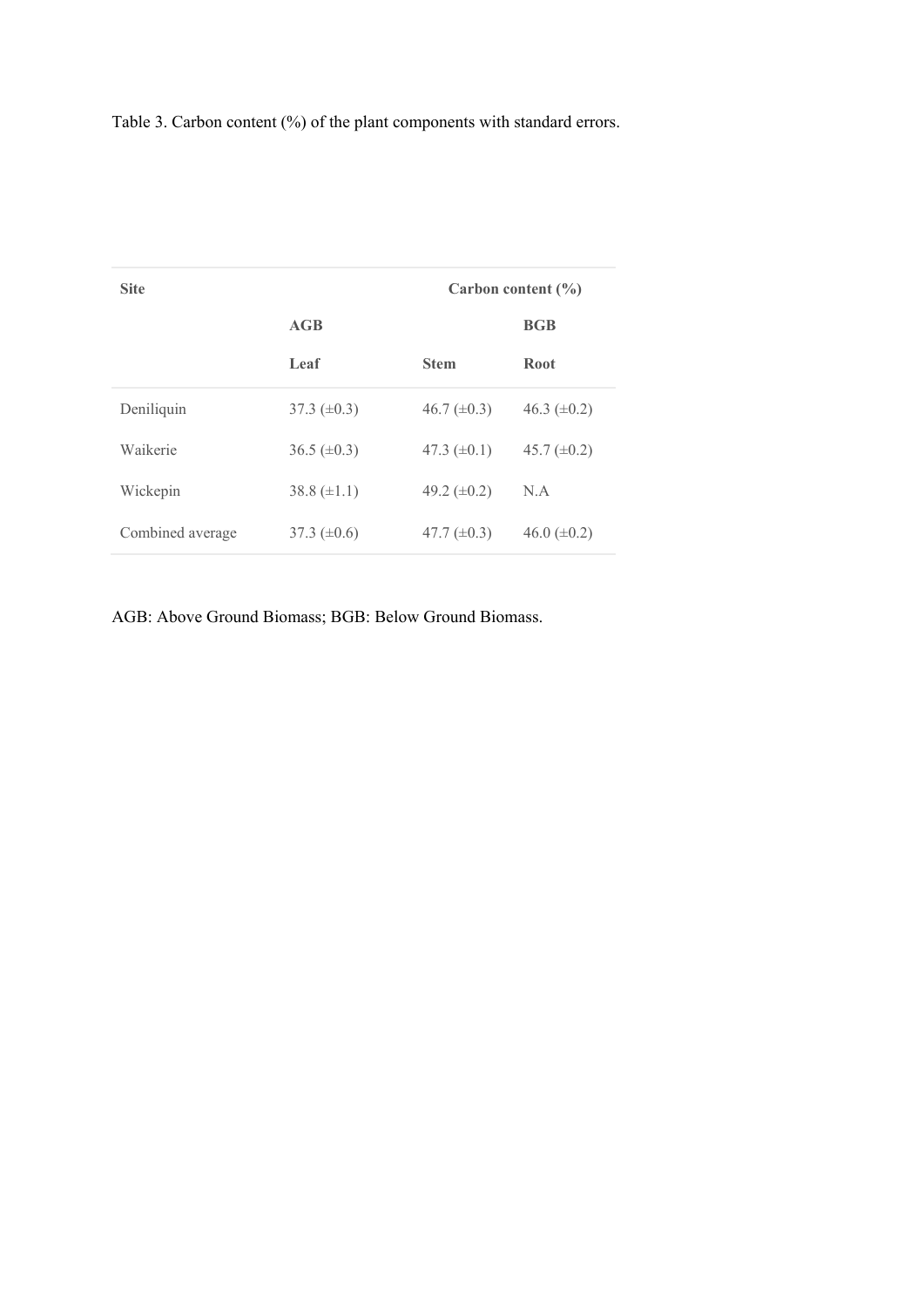Table 4. Soil carbon storage (t C ha<sup>-1</sup>) for different depth intervals (0-0.3, 0-3-2.0, 0-1.0 m). None of the paired comparisons between saltbush and pasture were significantly different.

| <b>Site</b> | $0 - 0.3$ m    |                 | $0.3 - 2.0$ m |                 | $0 - 1.0$ m |                 |
|-------------|----------------|-----------------|---------------|-----------------|-------------|-----------------|
|             | <b>Pasture</b> | <b>Salthush</b> | Pasture       | <b>Salthush</b> | Pasture     | <b>Saltbush</b> |
| Deniliquin  |                |                 |               |                 | 64.9        | 71.2            |
| Monarto     | 43.44          | 45.39           | 31.08         | 35.16           |             |                 |
| Waikerie    | 15.39          | 14.65           | 35.69         | 38.14           |             |                 |
| Wickepin    | 27.91          | 27.67           | 22            | 22.52           |             |                 |

− : indicates where data were not available for the given sampling depth.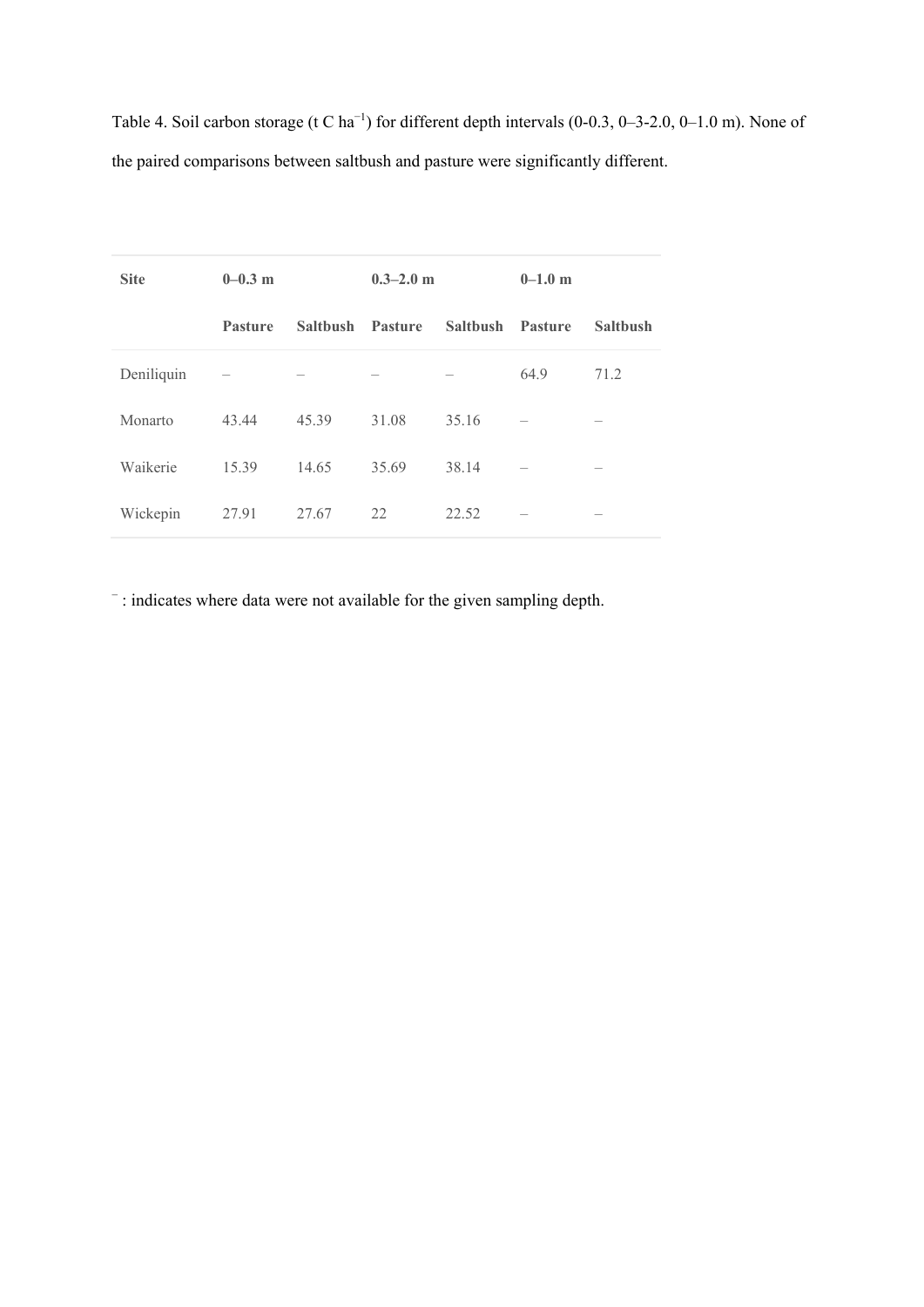Table 5. Estimates of carbon sequestration for the four saline sites using the AGB and BGB allometric equations. Standard errors are reported in brackets. Plot-scale estimates were not available for the non-saline sites at Waikerie or Monarto.

| <b>Site</b>      | Age | <b>Carbon sequestration</b> |                                       |  |  |
|------------------|-----|-----------------------------|---------------------------------------|--|--|
|                  | vr  | t C ha <sup>-1</sup>        | t C ha <sup>-1</sup> yr <sup>-1</sup> |  |  |
| Deniliquin       | - 5 | $2.16(\pm 0.10)$            | $0.43(\pm 0.02)$                      |  |  |
| Pithara          | 11  | $2.27(\pm 0.53)$            | $0.20(\pm 0.05)$                      |  |  |
| Three<br>Springs | 13  | $4.79(\pm1.07)$             | $0.37(\pm 0.08)$                      |  |  |
| Wickepin         | 13  | $8.33(\pm 0.73)$            | $0.64(\pm 0.06)$                      |  |  |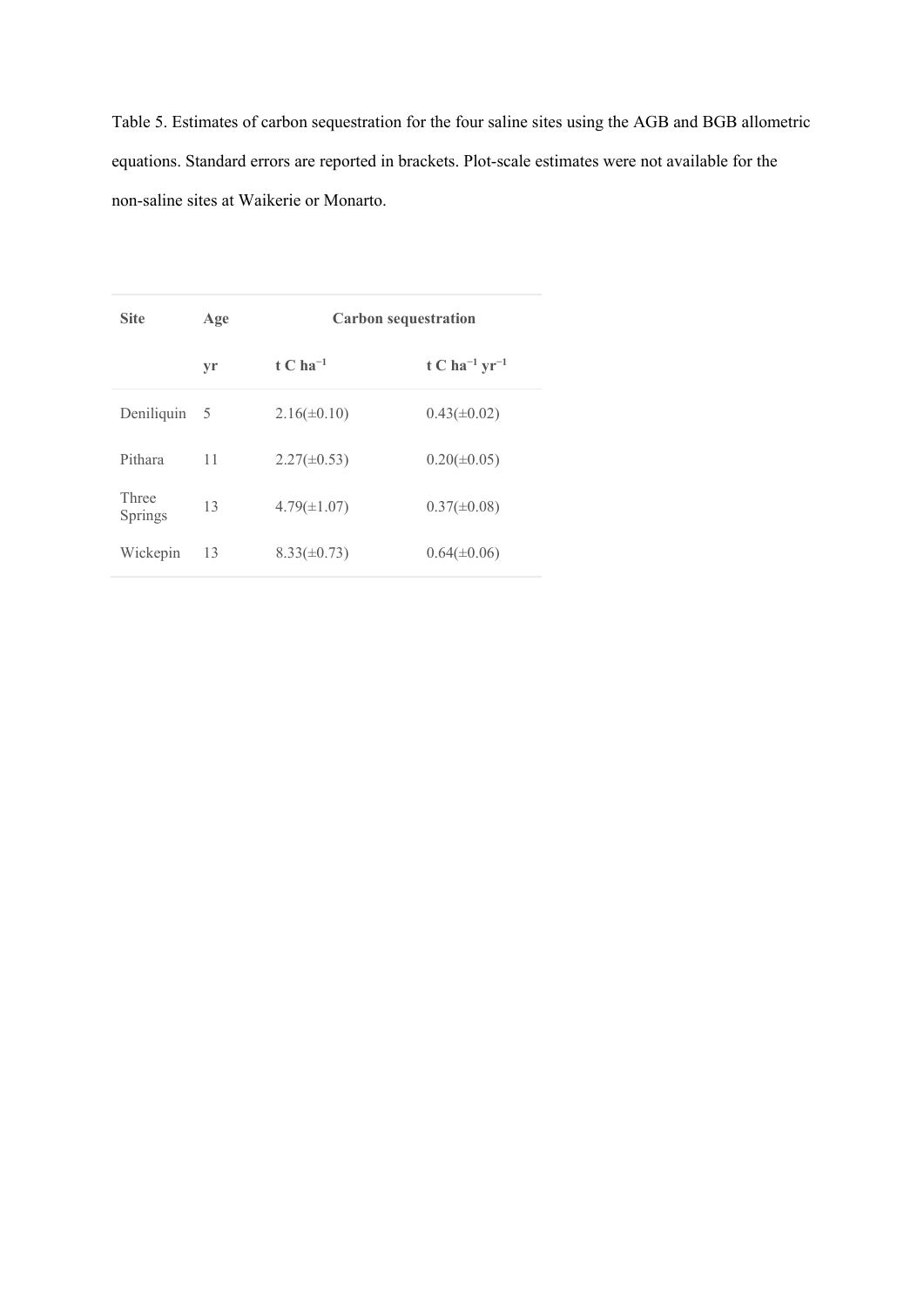Fig. 1. Map showing position of sites sampled across southern Australia. Inset maps show more detailed positioning of sites with mean annual rainfall (mm/yr) isohyets. The Wickepin, Monarto, Waikerie and Deniliquin sites were used to develop the allometric model.

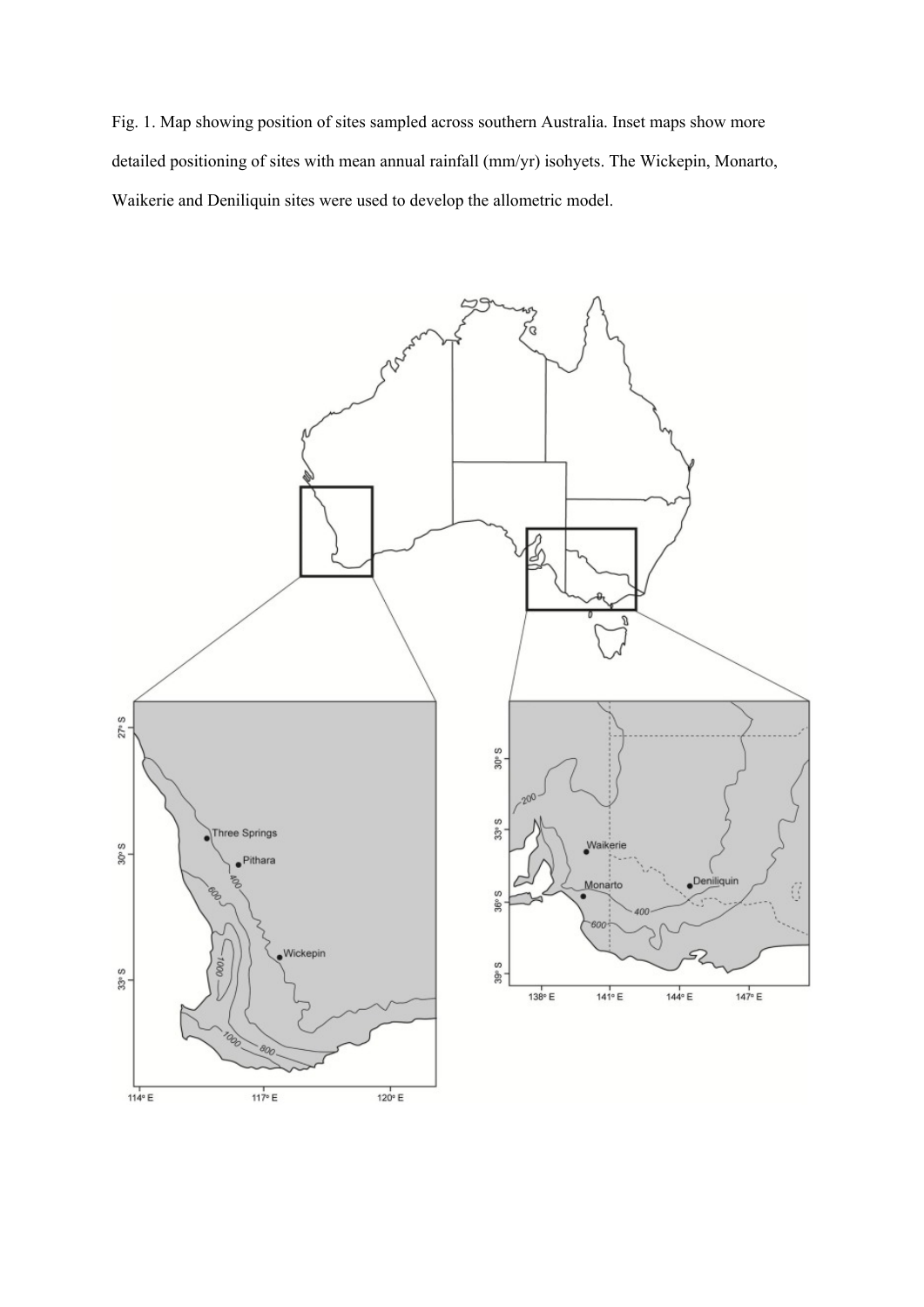Fig. 2. Biomass data for each site. a) The mean percentage (%) of each biomass component at the four sites with above and below ground data and b) mean root to shoot ratio at each of the sites, and the mean when sites were combined. Bars are s.e.

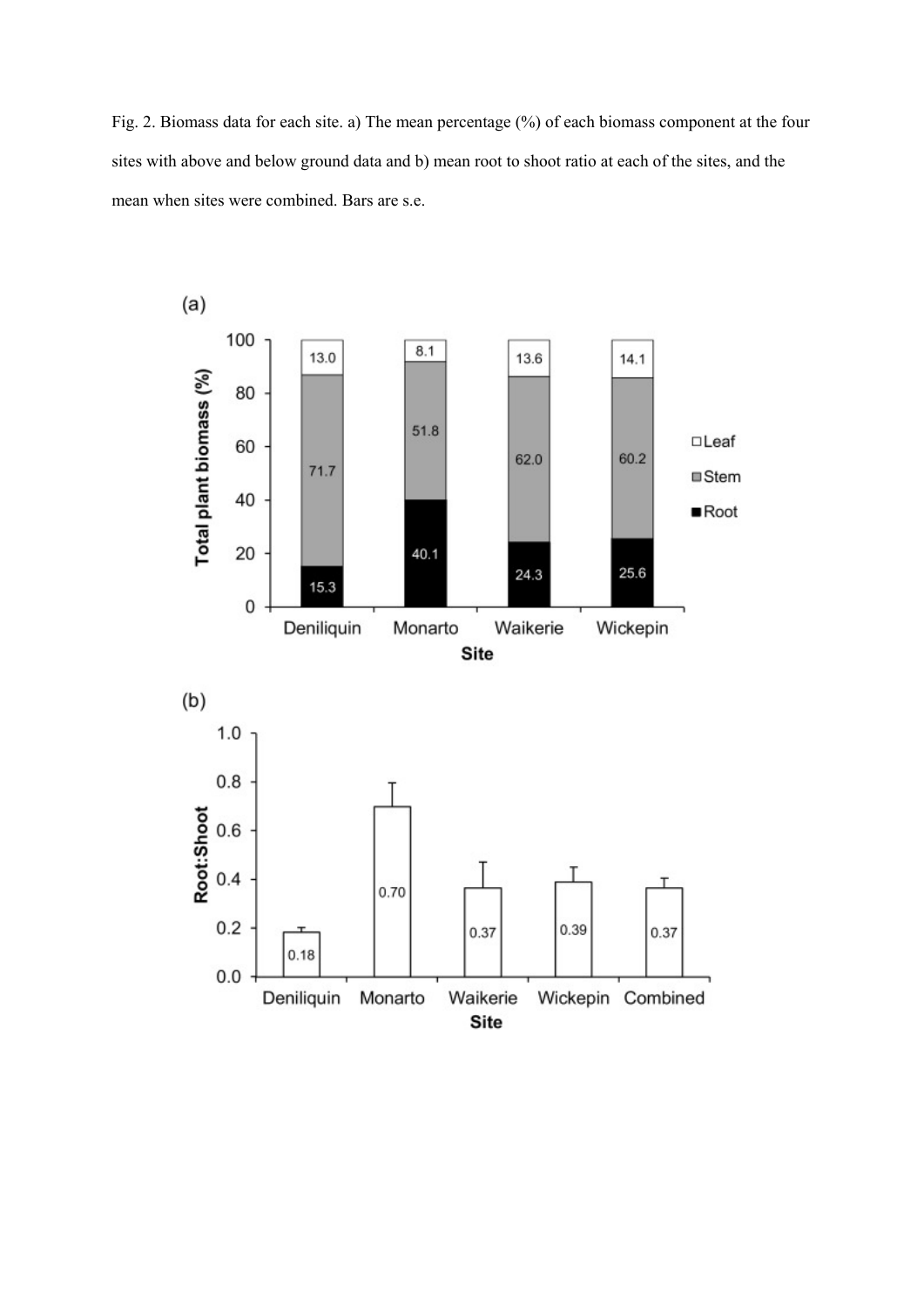Fig. 3. Total dry biomass (TB) compared with the different plant growth estimators for all sites combined. a) height, b) crown diameter and c) crown volume index (CVI).